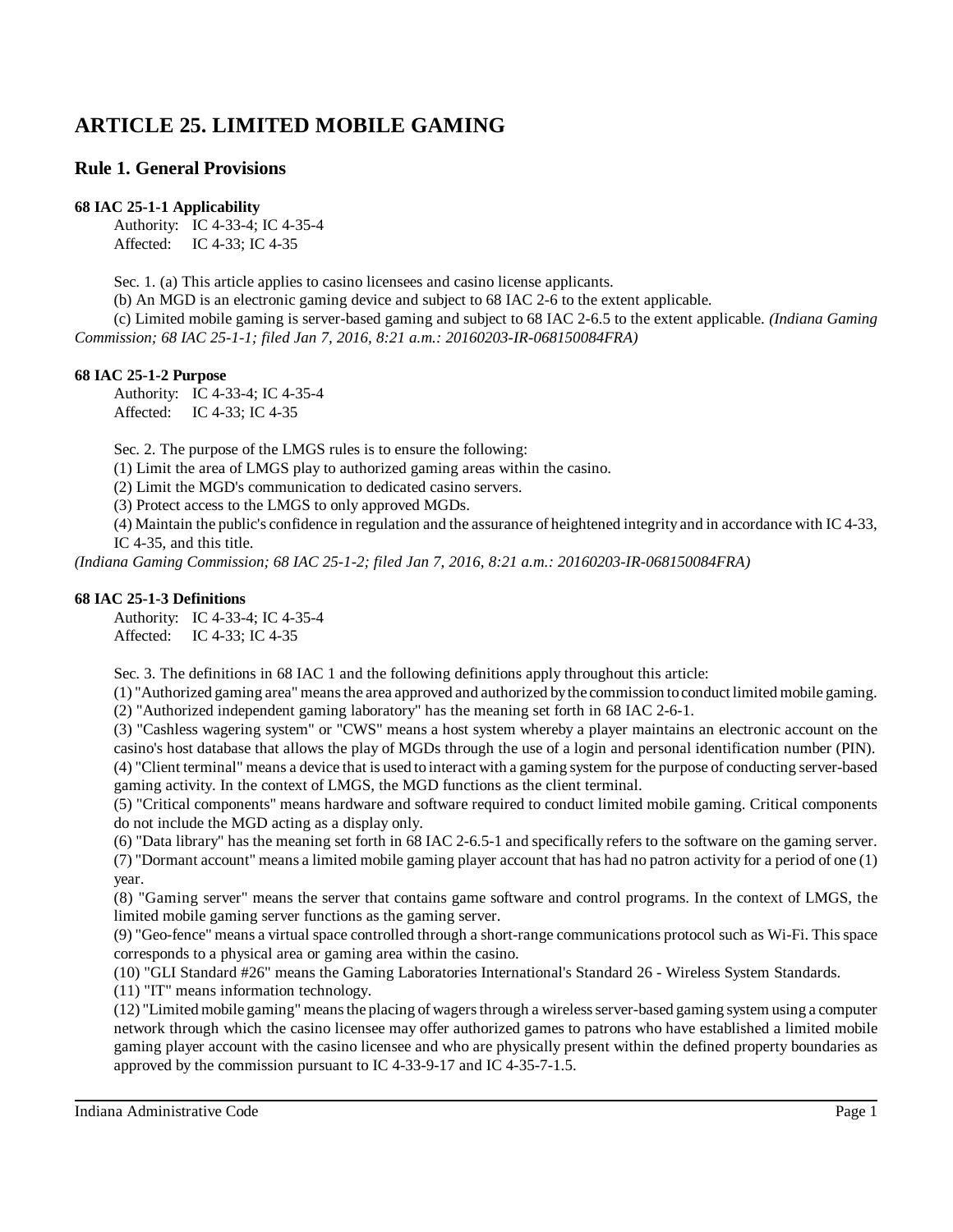(13) "Limited mobile gaming player account" means an account established by a casino licensee that a patron may use for the deposit and withdrawal of funds used for limited mobile gaming.

(14) "Limited mobile gaming system" or "LMGS" has the meaning set forth in IC 4-33-2-13.3 and IC 4-35-2-7.5.

(15) "Media access control address" or "MAC address" means a unique identifier assigned to network interfaces for communications on the physical network segment. For Wi-Fi, MAC addresses are used as a network address.

(16) "Mobile gaming device" or "MGD" has the meaning set forth in IC 4-33-2-13.5 and IC 4-35-2-7.7.

(17) "Peer-to-peer gaming" means gaming in which patrons compete against one another.

(18) "Server-based gaming" means gaming activity conducted via a client terminal where the outcome of a game is determined by a random number generator maintained on a server.

(19) "Server-based gaming system" or "SBGS" means hardware, software, and communications that make up a system utilized for the purpose of offering electronic versions of authorized casino games where material aspects of game functionality occur at the server level.

(20) "System administrator" means the IT department personnel responsible for the administration of the LMGS.

(21) "Technology provider" means the vendor, supplier, or manufacturer of one (1) or more components of an LMGS.

(22) "Verification" means a method used by a gaming system or device to verify the validity of software of critical components.

(23) "Wi-Fi" means wireless fidelity which serves as the communication backbone for a wireless network. *(Indiana Gaming Commission; 68 IAC 25-1-3; filed Jan 7, 2016, 8:21 a.m.: 20160203-IR-068150084FRA)*

#### **68 IAC 25-1-4 Deviation from provisions**

Authority: IC 4-33-4; IC 4-35-4 Affected: IC 4-33; IC 4-35

Sec. 4. The executive director or the executive director's designee may approve deviations from the provisions of this title upon written request by the person directly affected by the procedure or requirement if the executive director or the executive director's designee determines that the:

(1) procedure or requirement is impractical or burdensome; and

(2) alternative means of satisfying the procedure or requirement:

(A) fulfill the purpose of the rule;

(B) are in the best interests of the public and gaming in Indiana; and

(C) do not violate IC 4-33 or IC 4-35.

*(Indiana Gaming Commission; 68 IAC 25-1-4; filed Jan 7, 2016, 8:21 a.m.: 20160203-IR-068150084FRA)*

### **68 IAC 25-1-5 Violation of article**

Authority: IC 4-33-4; IC 4-35-4 Affected: IC 4-33; IC 4-35

Sec. 5. If the commission determines that a casino licensee or casino license applicant has violated this article, the commission may initiate an investigation and disciplinary action under 68 IAC 13. *(Indiana Gaming Commission; 68 IAC 25-1-5; filed Jan 7, 2016, 8:21 a.m.: 20160203-IR-068150084FRA)*

# **Rule 2. Internal Control Procedures**

### **68 IAC 25-2-1 Submission and approval, amendments and emergency procedures of internal control procedures**

Authority: IC 4-33-4; IC 4-35-4 Affected: IC 4-33; IC 4-35

Sec. 1. The internal control procedures in this article are subject to the following: (1) Submission and approval procedures contained within 68 IAC 11-1-3.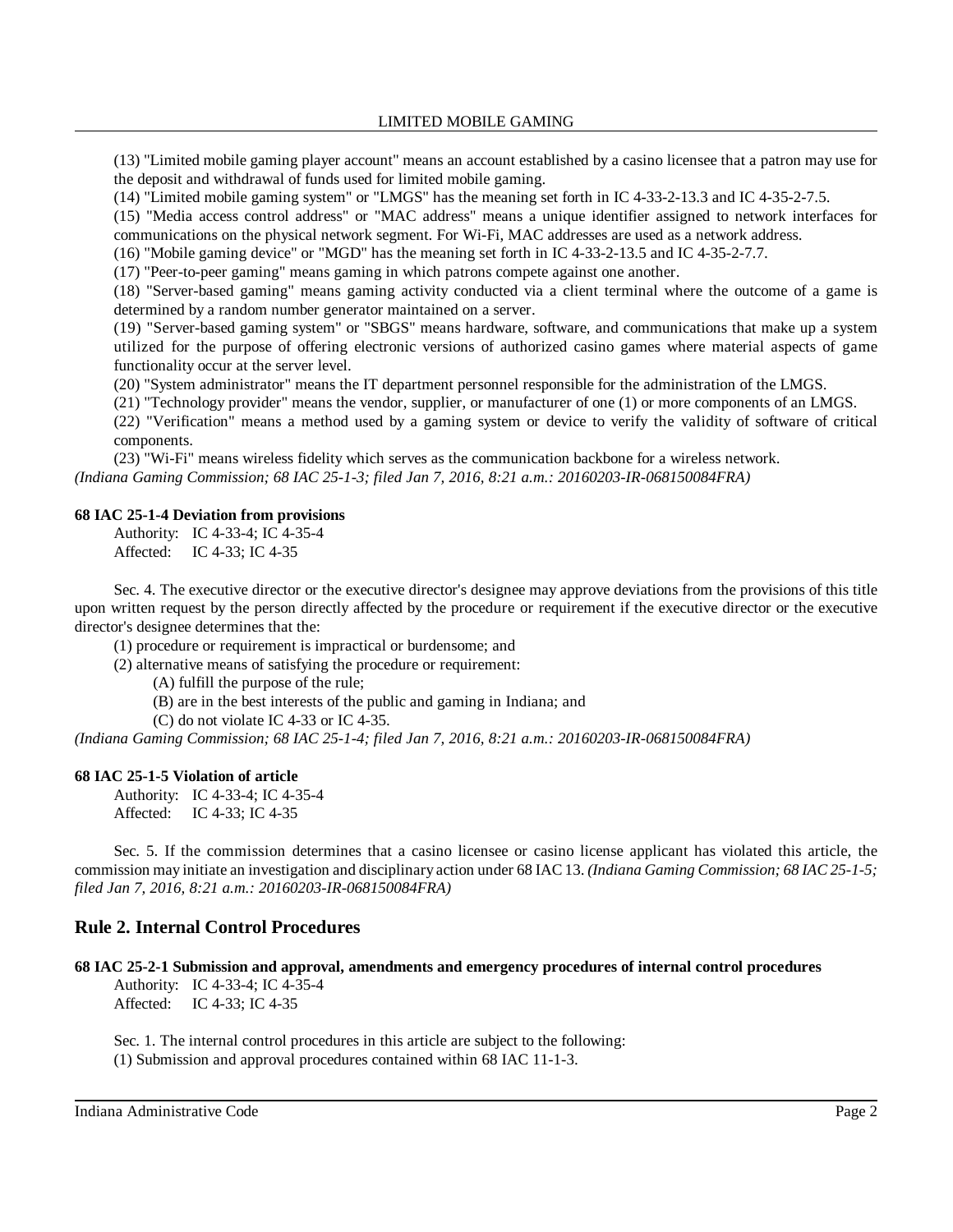(2) Amendment procedures contained within 68 IAC 11-1-4.

(3) Emergency procedures contained within 68 IAC 11-1-5.

*(Indiana Gaming Commission; 68 IAC 25-2-1; filed Jan 7, 2016, 8:21 a.m.: 20160203-IR-068150084FRA)*

# **68 IAC 25-2-2 Technical standards**

Authority: IC 4-33-4; IC 4-35-4 Affected: IC 4-33; IC 4-35

Sec. 2. (a) Casino licensees are required to maintain industry technical standards regarding limited mobile gaming.

(b) To the extent applicable, casino licensees shall meet or exceed the technical standards provided in GLI Standard #26, which is hereby incorporated by reference. The incorporated document (Version 2.0, released February 24, 2015) is available for public view at www.gaminglabs.com/gli-standards, and copies may be obtained by request mailed to the offices of the Indiana Gaming Commission at 101 West Washington Street, East Tower-Suite 1600, Indianapolis, IN 46204 and does not include any later amendments or editions.

(c) In the event of a conflict between GLI 26 and this article, this article shall prevail. *(Indiana Gaming Commission; 68 IAC 25-2-2; filed Jan 7, 2016, 8:21 a.m.: 20160203-IR-068150084FRA)*

# **Rule 3. LMGS Components and Location**

# **68 IAC 25-3-1 Limited mobile gaming play**

Authority: IC 4-33-4; IC 4-35-4 Affected: IC 4-33; IC 4-35

Sec. 1. Limited mobile gaming may only be played in the authorized gaming area approved by the commission. *(Indiana Gaming Commission; 68 IAC 25-3-1; filed Jan 7, 2016, 8:21 a.m.: 20160203-IR-068150084FRA)*

# **68 IAC 25-3-2 LMGS component inventory**

Authority: IC 4-33-4; IC 4-35-4 Affected: IC 4-33; IC 4-35

Sec. 2. (a) The casino licensee must include the LMGS components within the inventory required by 68 IAC 2-6-6, including the following:

(1) Hardware and software under the control and responsibility of the technology provider, the casino licensee, and the commission.

(2) Access to hardware or software granted to the casino licensee or technology provider through contracts with third party providers.

(b) TheLMGSinventoryshall be divided into controlled components, as described in section 6 ofthisrule, and noncontrolled components and shall include the following information:

(1) Identification information for each component, including the following at a minimum:

- (A) The serial number assigned to the MGD by the manufacturer.
	- (B) The name of the manufacturer of the component.
	- (C) The physical location of the component.
- (D) Whether vendor support will be needed to maintain the component.

(2) Documentation of the current topology of the LMGS in the form of network diagrams that illustrate the physical and logical connections between the components of the system.

(3) Wireless network configuration parameters, including, but not limited to, the following:

- (A) Addresses.
- (B) Host name.
- (C) Service set identification.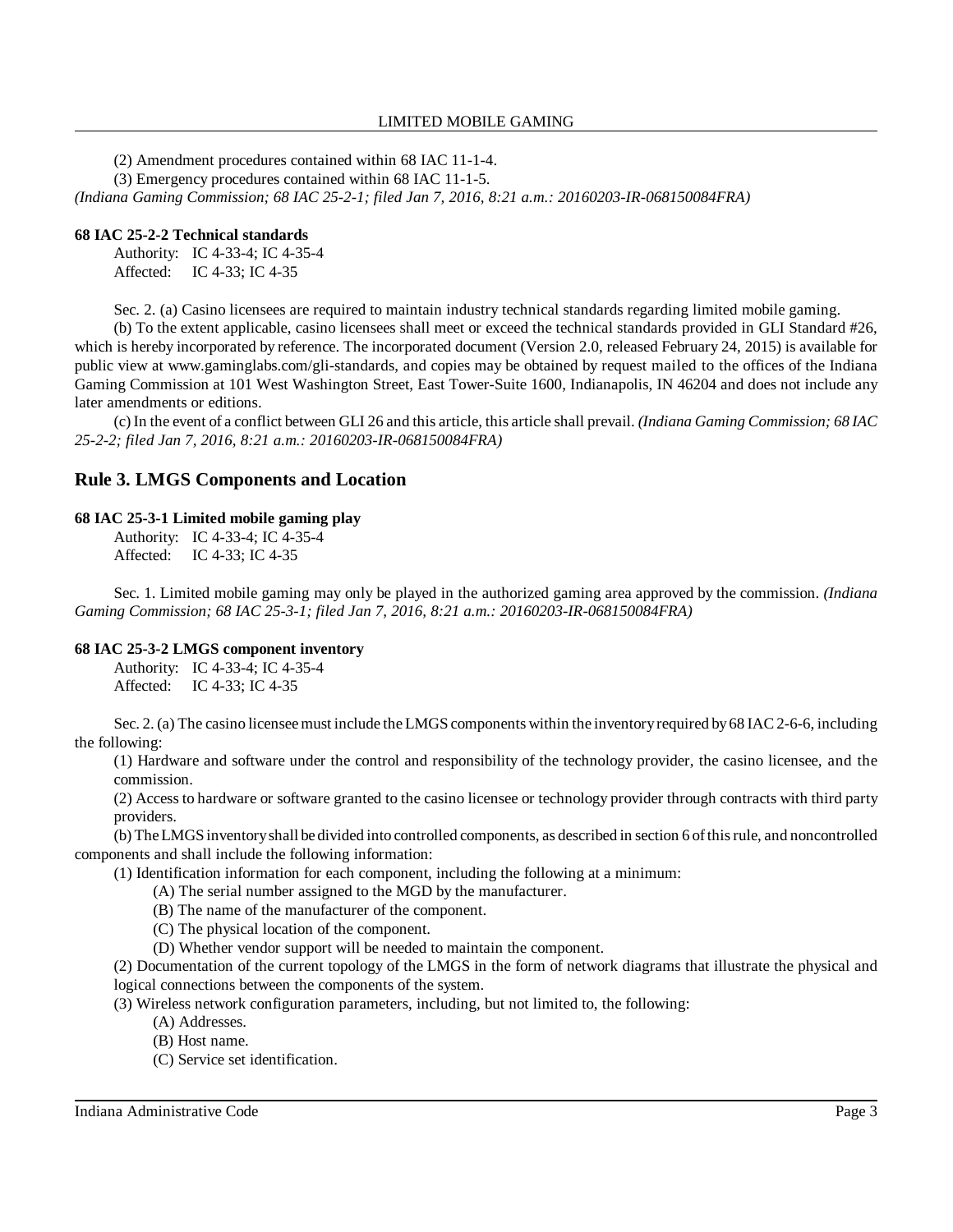(D) Encryption.

(E) Related parameter setting.

*(Indiana Gaming Commission; 68 IAC 25-3-2; filed Jan 7, 2016, 8:21 a.m.: 20160203-IR-068150084FRA)*

### **68 IAC 25-3-3 LMGS data library**

Authority: IC 4-33-4; IC 4-35-4 Affected: IC 4-33; IC 4-35

Sec. 3. The casino licensee must include approved data files within the electronic repository pursuant to 68 IAC 2-6.5-3. *(Indiana Gaming Commission; 68 IAC 25-3-3; filed Jan 7, 2016, 8:21 a.m.: 20160203-IR-068150084FRA)*

### **68 IAC 25-3-4 LMGS system architecture**

Authority: IC 4-33-4; IC 4-35-4 Affected: IC 4-33; IC 4-35

Sec. 4. (a) The system of internal controls of the casino licensee shall, at a minimum, describe the following components of the LMGS:

(1) LMGS components that record, store, process, share, transmit or retrieve sensitive player information, including but not limited to authentication information and limited mobile gaming player account balances.

(2) LMGS components that generate, transmit, or process random numbers used to determine the outcome of games or virtual events.

(3) LMGS components that store the results or the current state of a player's wager.

(4) Points of entry to and exit from the above systems.

(5) Communication networks that transmit sensitive player information.

(b) Networks serving the LMGS and its components shall be segregated into security domains based on a risk assessment of the functions performed on each network. The risk assessment shall include, but is not limited to the following:

(1)The devices and software deployed on each network, including but not limited to, wireless devices, database servers, voice over IP devices, and remote desktop capability.

(2) The value and classification of the information stored or processed in the network.

(3) The access control policy and access requirements for the applications on the network.

(4) Any other requirements imposed by the executive director or the executive director's designee.

(c) The boundaries between networks having different security domains shall be secured from outside traffic. Systems shall be configured to detect and report security-related events at security domain boundaries.

(d) The architecture shallsupport the use oflayered access controlsto applicationsrunning on the network. *(Indiana Gaming Commission; 68 IAC 25-3-4; filed Jan 7, 2016, 8:21 a.m.: 20160203-IR-068150084FRA)*

### **68 IAC 25-3-5 MGDs**

Authority: IC 4-33-4; IC 4-35-4 Affected: IC 4-33; IC 4-35

Sec. 5. MGDs and critical components that perform the equivalent tasks in the LMGS are subject to 68 IAC 2-6, to the extent applicable, except the following:

(1) The location of MGDslisted on the electronic gaming device inventoryrequired pursuant to 68 IAC 2-6-6 must designate the location of MGDs as either checked out to gaming players or within the secured storage area for inactive MGDs.

(2) The surge protectors required pursuant to 68 IAC 2-6-13(a) shall be required only if MGD charging is permitted by the patron.

(3) The electronic and electromechanical meters and key switch required pursuant to 68 IAC 2-6-9(a) and 68 IAC 2-6-9(d) may be housed on the LMGS server.

*(Indiana Gaming Commission; 68 IAC 25-3-5; filed Jan 7, 2016, 8:21 a.m.: 20160203-IR-068150084FRA)*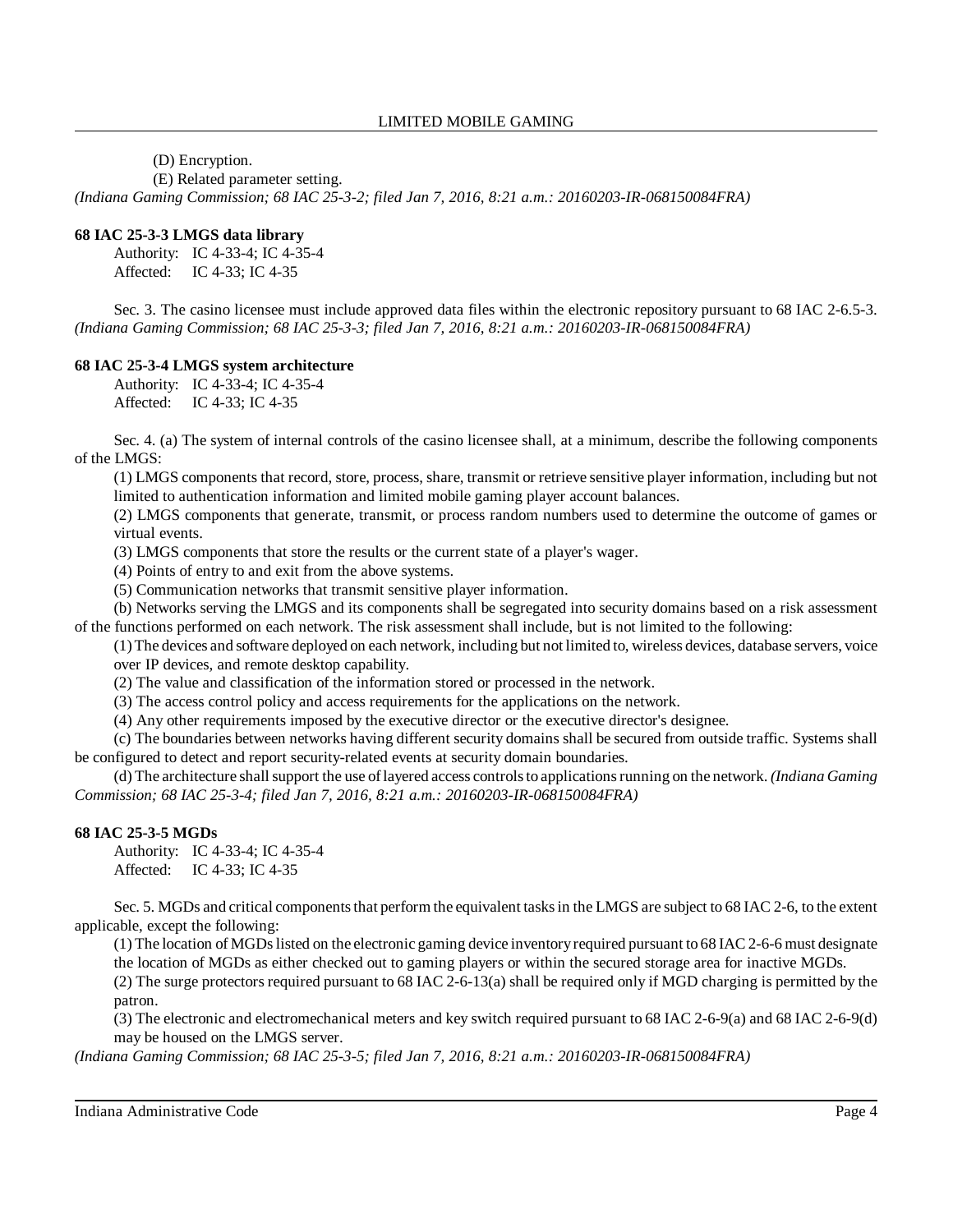### **68 IAC 25-3-6 Identification of controlled components for the LMGS**

Authority: IC 4-33-4; IC 4-35-4 Affected: IC 4-33; IC 4-35

Sec. 6. (a) The casino licensee shall use the LMGS inventory to identify hardware and software components that are used in the operation of the LMGS and shall generate a separate register of controlled components. The authorized independent gaming laboratory that certifies the LMGS will identify the critical files in the software that must form part of the register of controlled components.

(b) Items in the register of controlled components shall have:

(1) a unique code;

(2) a version number; and

(3) an identification characteristic;

sufficient to ensure that the internal audit department will be able to inspect some or all components at a given time and determine whether they have deviated from the approved version.

(c) A member of the IT department will be assigned responsibility to oversee and perform the installation of items in the register of configurable assets.

(d) Only the components identified in the LMGS inventory, including the MGDs, and approved by the executive director or the executive director's designee may be used within the LMGS.

(e) Personal devices may not be used to access the LMGS. *(Indiana Gaming Commission; 68 IAC 25-3-6; filed Jan 7, 2016, 8:21 a.m.: 20160203-IR-068150084FRA)*

### **68 IAC 25-3-7 Logging of system changes**

Authority: IC 4-33-4; IC 4-35-4 Affected: IC 4-33; IC 4-35

Sec. 7. (a) The LMGS is subject to the requirements of 68 IAC 2-6.5-4 for changes that affect game play or control programs on an LMGD.

(b) Logging ofsystem changes performed by the casino licensee shall be enabled on databases and shall record at a minimum the following:

(1) The identity of the user making changes.

(2) The date and time of the modification.

(3) The state of the data prior to the change.

(4) The state of the data after the change.

*(Indiana Gaming Commission; 68 IAC 25-3-7; filed Jan 7, 2016, 8:21 a.m.: 20160203-IR-068150084FRA)*

# **68 IAC 25-3-8 Exception reports**

Authority: IC 4-33-4; IC 4-35-4 Affected: IC 4-33; IC 4-35

Sec. 8. (a) Exception reports shall track events including, but not limited to, the following:

(1) Adjustments to an authorized player's limited mobile gaming player account balance.

(2) Changes made to information recorded in an authorized player's limited mobile gaming player account.

(3) Voids, overrides, and corrections.

(4) Irrecoverable loss of patron-related data.

(5) Significant periods of system unavailability.

(6) Mandatory deactivation of an authorized player by the casino licensee.

(7) Any other activity requiring employee intervention and occurring outside of the normal scope of system operation.

(b) Exception reports produced for the LMGS for the events listed in subsection (a) shall include at a minimum the following:

(1) Date and time of the exception event.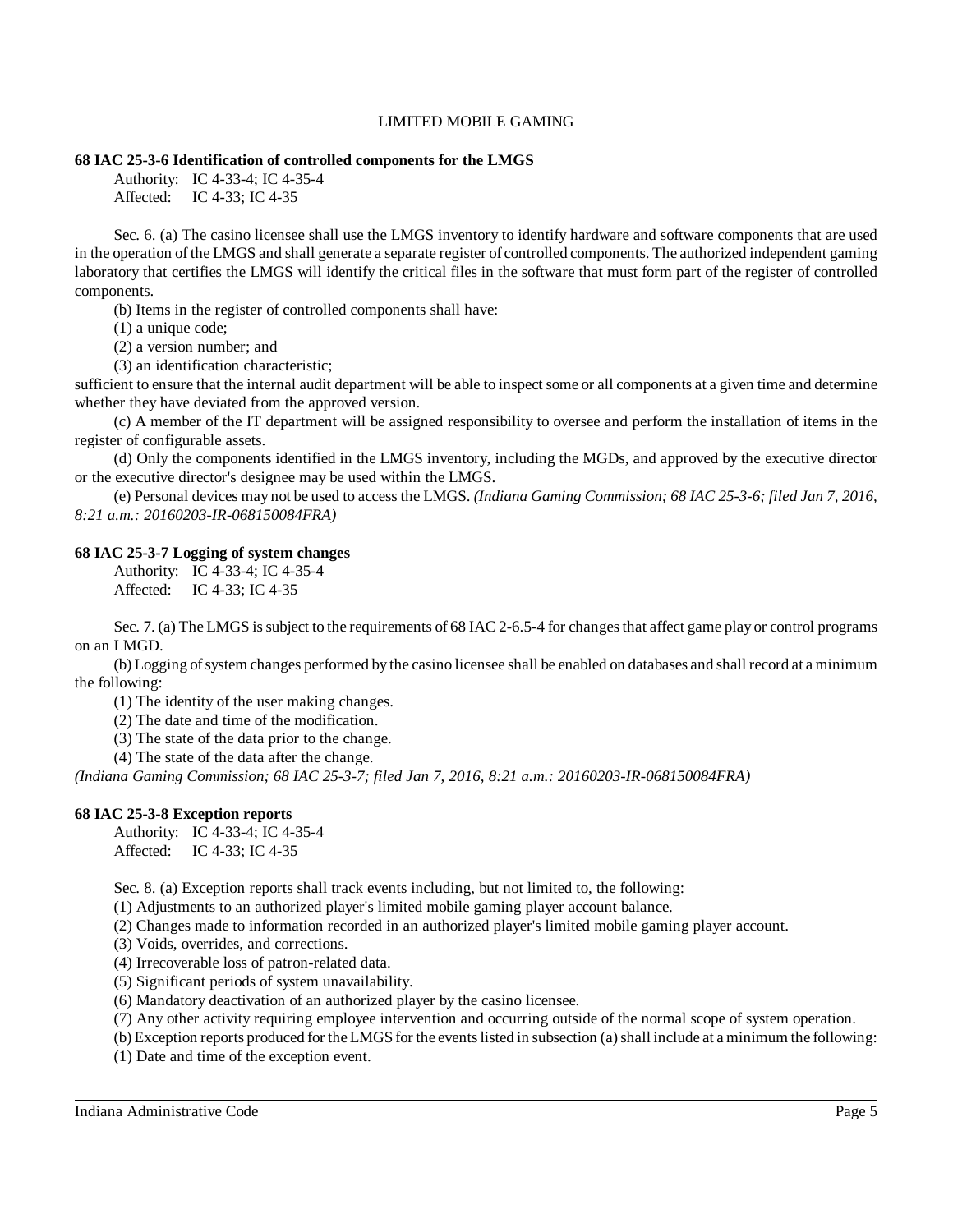(2) Unique transaction identifier.

(3) Identification of user who performed or authorized alteration.

(4) Data or parameter altered.

(5) Data or parameter value prior to alteration.

(6) Data or parameter value after alteration.

(7) The reason the alteration was made.

*(Indiana Gaming Commission; 68 IAC 25-3-8; filed Jan 7, 2016, 8:21 a.m.: 20160203-IR-068150084FRA)*

### **68 IAC 25-3-9 Internal controls**

Authority: IC 4-33-4; IC 4-35-4 Affected: IC 4-33; IC 4-35

Sec. 9. The casino licensee must submit internal control procedures for the following:

(1) Maintaining the LMGS inventory.

(2) Ensuring the verification process required by 68 IAC 2-6.5-6 for the LMGS components in the production environment are identical to those approved by the executive director or the executive director's designee.

(3) Securing LMGS components.

(4) Accurately accounting for MGDs in addition to the applicable electronic gaming device internal control procedures contained within 68 IAC 2-6.

*(Indiana Gaming Commission; 68 IAC 25-3-9; filed Jan 7, 2016, 8:21 a.m.: 20160203-IR-068150084FRA)*

# **Rule 4. LMGS Security and Surveillance**

#### **68 IAC 25-4-1 Physical and environmental security of LMGS equipment**

Authority: IC 4-33-4; IC 4-35-4 Affected: IC 4-33; IC 4-35

Sec. 1. (a) The location hosting the gaming server used in association with the LMGS, or that provides redundant facilities for these functions, must be approved by the executive director or the executive director's designee and located in the server room within the confines of an approved location described in IC 4-33 or IC 4-35.

(b) Critical components of the LMGS are to be maintained in secure areas protected by appropriate entry controls to ensure that only authorized personnel are allowed access.

(c) Secure areas where LMGSs are developed, accessed, or maintained shall have physical protection and work guidelines designed and applied.

(d) An uninterruptible power supply to support orderly close down or continuous running shall be supplied for equipment supporting critical business operations.

(e) The physical and environmental security of the LMGS must meet the requirements as outlined in GLI Standard #26. *(Indiana Gaming Commission; 68 IAC 25-4-1; filed Jan 7, 2016, 8:21 a.m.: 20160203-IR-068150084FRA)*

#### **68 IAC 25-4-2 Intrusion detection**

Authority: IC 4-33-4; IC 4-35-4 Affected: IC 4-33; IC 4-35

Sec. 2. (a) Casino licensees shall utilize an intrusion detection system (IDS) in conjunction with an LMGS. The IDS shall be capable of generating an audit trail report reflecting unauthorized attempts to access the wireless network or a connected MGD. At a minimum, the IT department shall review the audit trail report on a weekly basis. Irregular detections must be noted on the report and shall be reported to the executive director or the executive director's designee. The audit trail report is signed and dated by the person reviewing the report.

(b) Antivirus software shall be deployed on the LMGS to mitigate attacks from known viruses. Logs shall be stored of all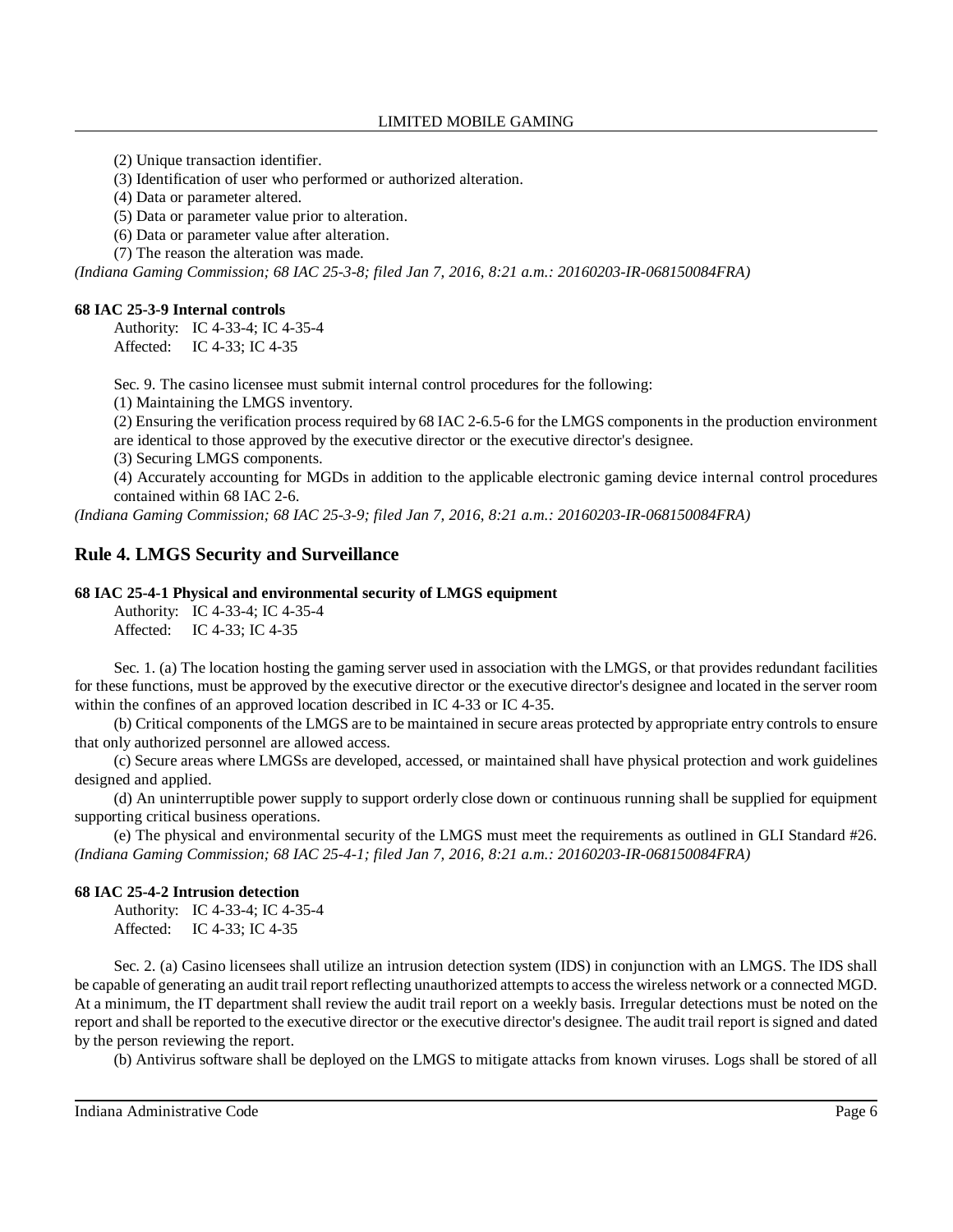virus encounters.

(c) The IDS shall be deployed on the LMGS, and the resulting logs shall be securely stored.

(d) Critical components of the LMGS are to be operational in order for the system to operate. The LMGS shall detect and record information regarding the failure or nonoperation of a component within the system. A log of this event shall be generated.

(e) Audit logs from critical system components and software shall be maintained and shall include the following:

(1) Authorized access, including the following:

(A) The user identification.

(B) The date and time of key events.

(C) The types of events.

(D) The files accessed.

(E) The programs or utilities used.

(2) System alerts or failures, including the following:

(A) Console alerts or messages.

(B) System log exceptions.

(C) Changes to the date or time on the network time server.

(D) Network management alarms.

(E) Alarms raised by the access control system.

(3) Changes to, or attempts to change, system security settings and controls.

*(Indiana Gaming Commission; 68 IAC 25-4-2; filed Jan 7, 2016, 8:21 a.m.: 20160203-IR-068150084FRA)*

# **68 IAC 25-4-3 Reporting requirements related to system security**

Authority: IC 4-33-4; IC 4-35-4

Affected: IC 4-33; IC 4-35

Sec. 3. (a) On a weekly basis, daily system event logs shall be reviewed by internal audit personnel. System event logs shall be maintained for a minimum of seven (7) days following the review.

(b) The review shall provide reasonable assurance of the following:

(1) Users are only performing activities that have been explicitly authorized.

(2) Possible threats facing the LMGS are being assessed.

(c) Evidence of the review ofsystem event logsisto be maintained for one (1) year. The evidence isto include at a minimum the following:

(1) Date and time of review.

(2) Name and title of person performing the review.

(3) The system event log reviewed.

(4) Any exceptions, follow-up, and resolution of exceptions.

*(Indiana Gaming Commission; 68 IAC 25-4-3; filed Jan 7, 2016, 8:21 a.m.: 20160203-IR-068150084FRA)*

### **68 IAC 25-4-4 Network security**

Authority: IC 4-33-4; IC 4-35-4 Affected: IC 4-33; IC 4-35

Sec. 4. (a) Networks serving an LMGS and its components shall be secure from outside traffic, and systems shall be configured to detect and report security-related events.

(b) Network shared drives containing application files and data for the LMGS shall be secured such that only authorized personnel may gain access.

(c) Login accounts and passwords required to administer network and other equipment shall be secured such that only authorized IT personnel may gain access to these devices. The passwords for these accounts shall meet minimum required security parameters, and accounts shall be immediately disabled when IT personnel are terminated.

(d) The casino licensee shall mask the service set identification of the LMGS network to ensure that it is not available for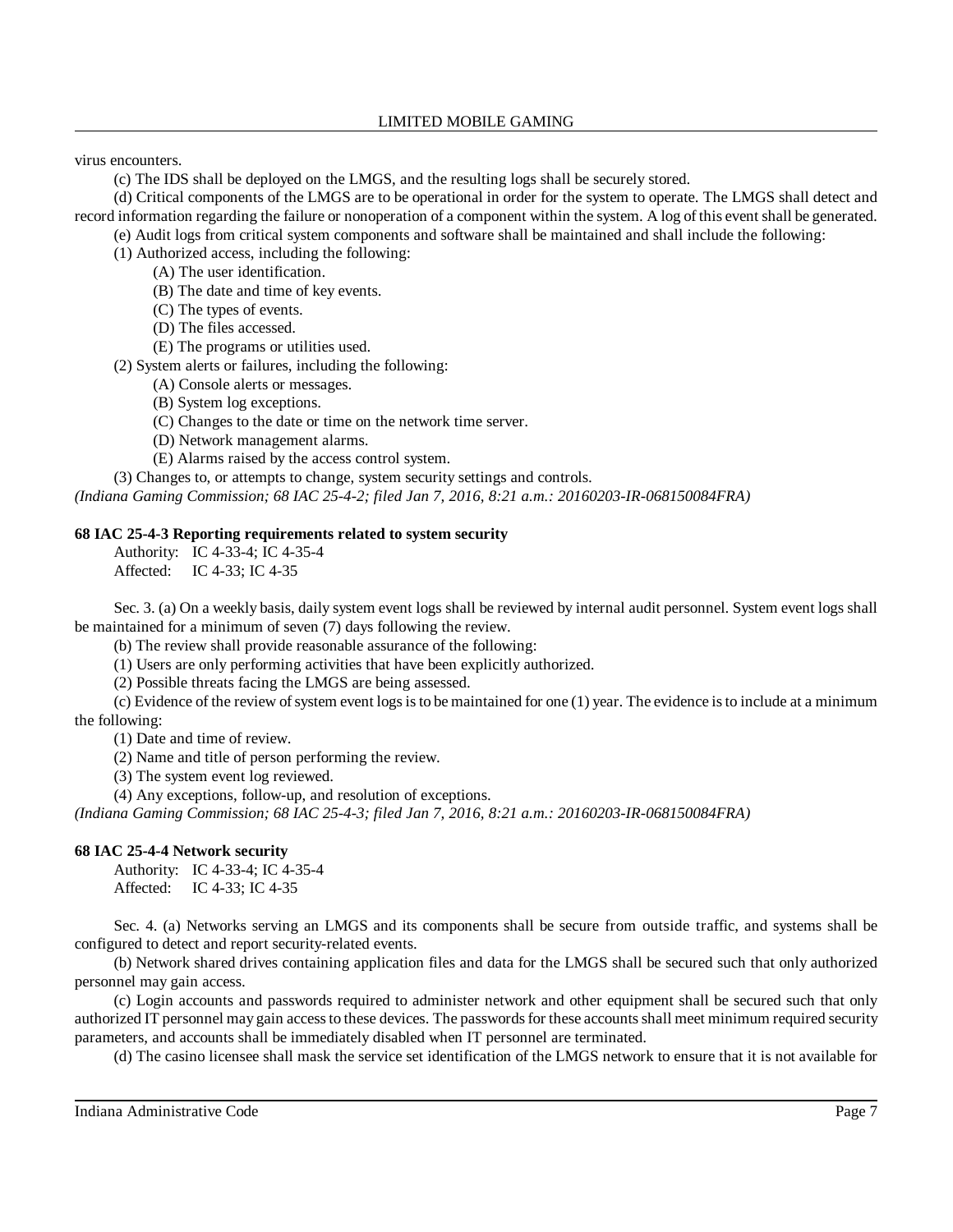broadcast to the public. *(Indiana Gaming Commission; 68 IAC 25-4-4; filed Jan 7, 2016, 8:21 a.m.: 20160203-IR-068150084FRA)*

### **68 IAC 25-4-5 Surveillance**

Authority: IC 4-33-4; IC 4-35-4 Affected: IC 4-33; IC 4-35

Sec. 5. (a) The LMGS is subject to the security and surveillance rules contained within 68 IAC 12. In the event of a conflict between 68 IAC 12 and this article, the provisions outlined in this article shall prevail.

(b) The surveillance system must provide an overall view of the LMGS gaming area capable of clearly identifying the following:

(1) LMGS casino employees at the LMGS registration.

(2) Facial view of a patron registering for a limited mobile gaming player account with sufficient clarity to allow identification of the patron.

(3) Facial view of a patron checking out or checking in an MGD with sufficient clarity to allow identification of the patron.

(4) The amount deposited into a limited mobile gaming player account.

(5) Points of ingress to and egress from the LMGS gaming area.

(c) The surveillance system must include cameras dedicated to monitoring the registration area where the MGDs are stored prior to being checked out.

(d) The surveillance system must include cameras dedicated to monitoring points of access to the room housing the LMGS servers.

(e) The surveillance system must include cameras dedicated tomonitoring points of accessto anyother location where MGDs are stored. *(Indiana Gaming Commission; 68 IAC 25-4-5; filed Jan 7, 2016, 8:21 a.m.: 20160203-IR-068150084FRA)*

### **68 IAC 25-4-6 MGD movement**

Authority: IC 4-33-4; IC 4-35-4 Affected: IC 4-33; IC 4-35

Sec. 6. The movement of MGDsissubject to 68 IAC 17-1. *(Indiana Gaming Commission; 68 IAC 25-4-6; filed Jan 7, 2016, 8:21 a.m.: 20160203-IR-068150084FRA)*

### **68 IAC 25-4-7 Internal controls**

Authority: IC 4-33-4; IC 4-35-4 Affected: IC 4-33; IC 4-35

Sec. 7. The casino licensee must submit internal controls to maintain all aspects of security, including the following:

(1) Procedures to handle different types of security incidents, including the following:

- (A) System failures and loss of service.
- (B) Malicious code detection.
- (C) Denial of service.
- (D) Errors resulting from incomplete or inaccurate business data.
- (E) Breaches of confidentiality or integrity.
- (F) Misuse of information systems.
- (2) In addition to the normal contingency plans, these internal controls shall include the following:
	- (A) Analysis and cause of the security incident.
		- (B) Containment.
		- (C) Planning and implementation of corrective action to prevent recurrence.
		- (D) Communication with those affected by or involved with recovery from the security incident.
		- (E) Reporting of the action to the executive director or the executive director's designee.

(3) Action to recover from security breaches and correct system failures shall be carefully and formally controlled; the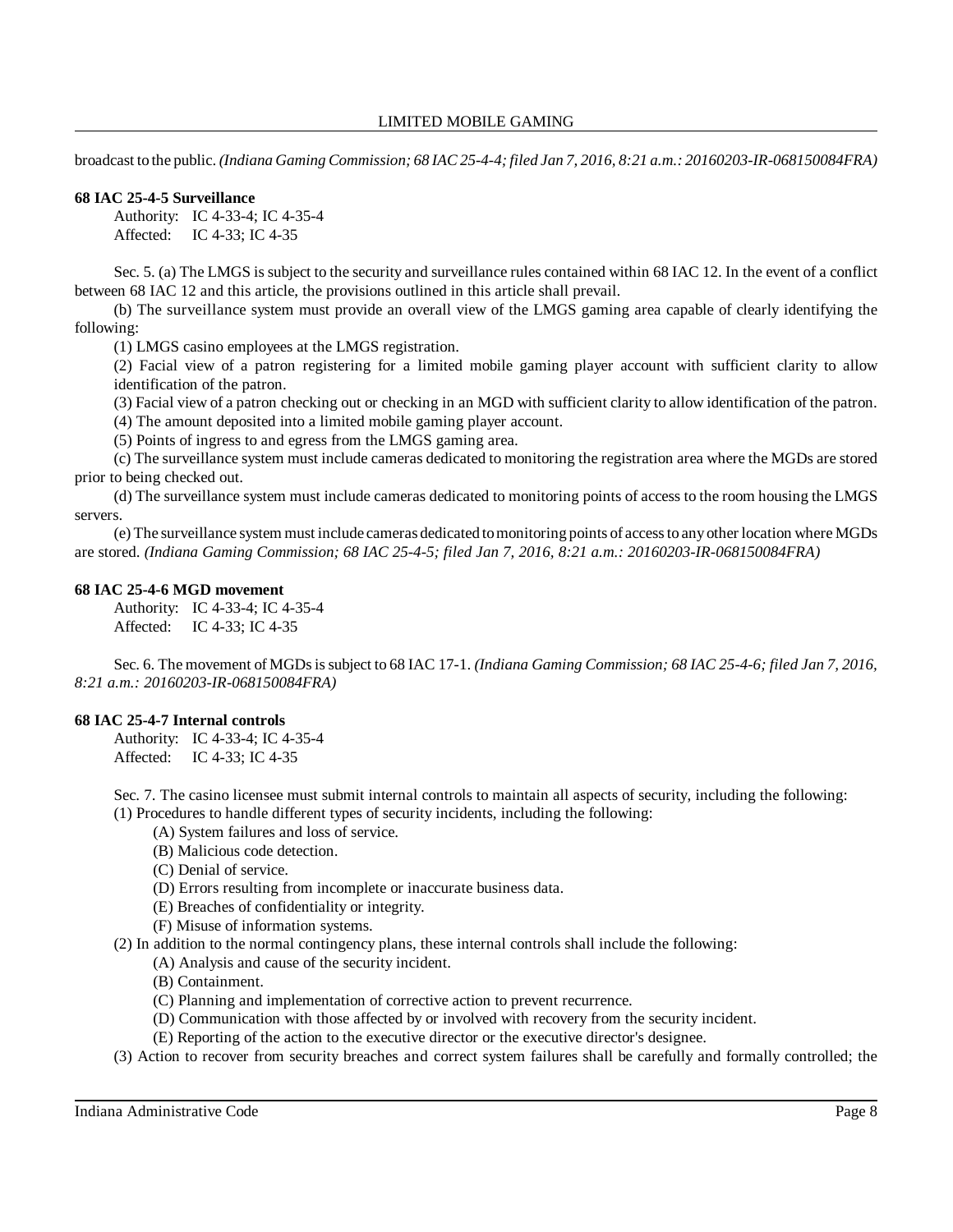procedures shall ensure the following:

- (A) Only clearly identified and authorized personnel are allowed access to live systems and data.
- (B) Emergency actions taken are documented in detail.
- (C) Emergency action is reported to management and reviewed in an orderly manner.
- (D) The integrity of business systems and controls is confirmed with minimal delay.

(4) Testing the integrity of the LMGS on an ongoing basis.

*(Indiana Gaming Commission; 68 IAC 25-4-7; filed Jan 7, 2016, 8:21 a.m.: 20160203-IR-068150084FRA)*

# **Rule 5. Access to LMGS**

### **68 IAC 25-5-1 Access controls**

Authority: IC 4-33-4; IC 4-35-4 Affected: IC 4-33; IC 4-35

Sec. 1. The LMGS, including application software, shall be secured through the use of passwords, biometrics, or other suitable means. *(Indiana Gaming Commission; 68 IAC 25-5-1; filed Jan 7, 2016, 8:21 a.m.: 20160203-IR-068150084FRA)*

### **68 IAC 25-5-2 Access privileges and password requirements**

Authority: IC 4-33-4; IC 4-35-4 Affected: IC 4-33; IC 4-35

Sec. 2. (a) The system administrator shall establish, revise, and deactivate user accounts as follows:

(1) Application functions for a user shall be limited to the user's current job responsibilities.

(2) User accounts shall be disabled upon employee termination or change in employee job responsibilities that no longer require access to the LMGS within twenty-four (24) hours of termination or change.

(b) Securityparametersfor passwordsshall, at aminimum, meet industrytechnicalstandards.*(Indiana GamingCommission; 68 IAC 25-5-2; filed Jan 7, 2016, 8:21 a.m.: 20160203-IR-068150084FRA)*

#### **68 IAC 25-5-3 Remote access by non-casino employees**

Authority: IC 4-33-4; IC 4-35-4 Affected: IC 4-33; IC 4-35

Sec. 3. (a) The casino licensee shall request approval from the executive director or the executive director's designee for instances of remote access at least twenty-four (24) hours before access is requested. The request shall include the following:

(1) The LMGS components requiring vendor support and the name of the licensed supplier.

(2) The purpose for remote access.

(b) Remote accessshall be restricted to support or updates and include only the applications and databasesthat are necessary.

(c) In the event an emergency exists, the casino licensee shall contact the commission office on property for authorization. *(Indiana Gaming Commission; 68 IAC 25-5-3; filed Jan 7, 2016, 8:21 a.m.: 20160203-IR-068150084FRA)*

#### **68 IAC 25-5-4 Remote access reports and LMGS component logs**

Authority: IC 4-33-4; IC 4-35-4 Affected: IC 4-33; IC 4-35

Sec. 4. (a) An instance of remote access to the LMGS components shall be automatically logged by network access components when a remote access is established. At a minimum, the log must include the following:

(1) Name of user account through which the system was accessed.

(2) Date, time, and duration of the access.

(b) A complete log of remote access must be created by the casino licensee and include at a minimum the following: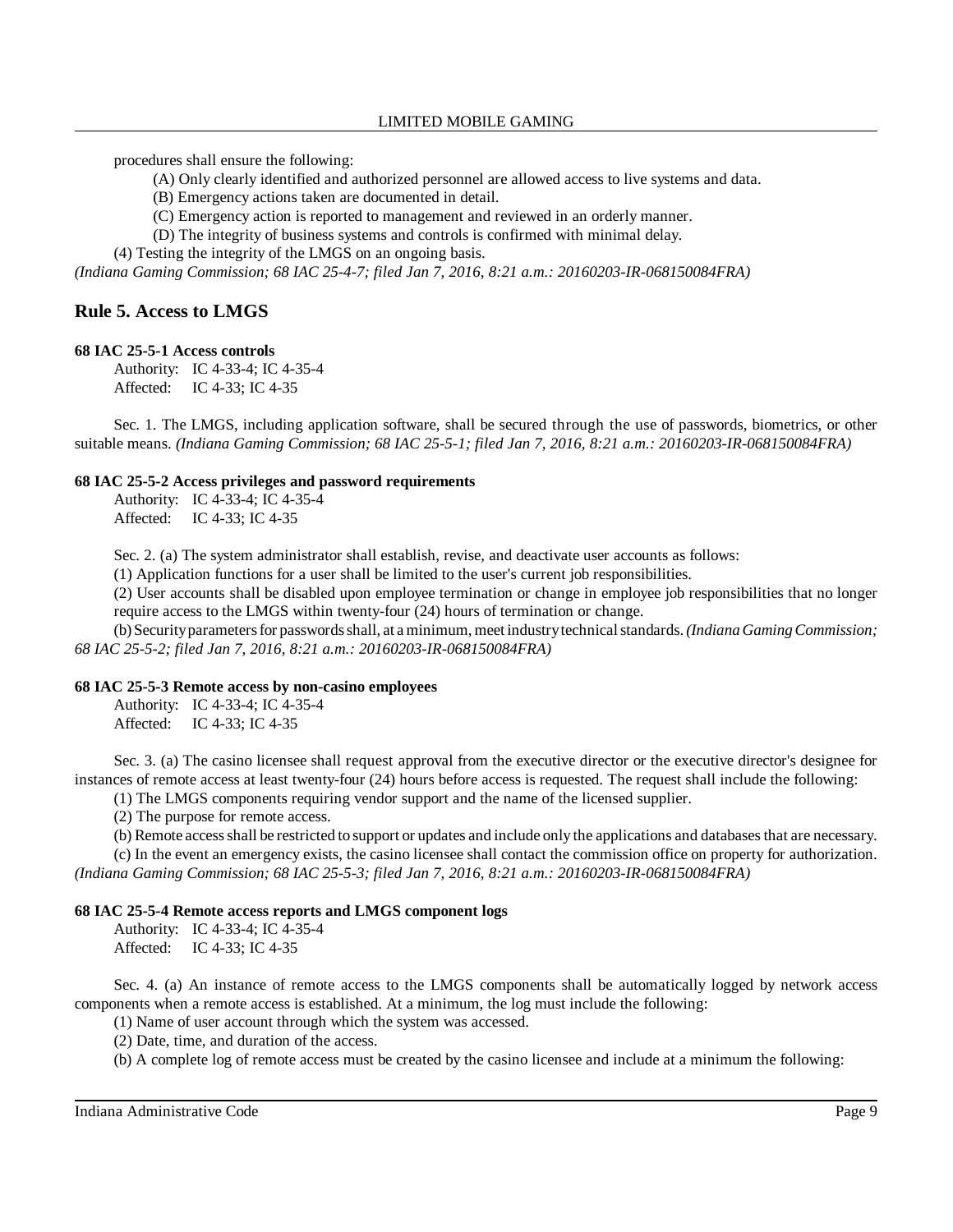(1) Commission staff authorization.

(2) Name or identifier of the system administrator that requested remote access.

(3) Name of licensed supplier.

(4) Name and license number of licensed supplier employee that accessed the LMGS.

(5) System components accessed by the licensed supplier employee.

(6) Detailed description of work performed.

(7) Date, time, and duration of access.

*(Indiana Gaming Commission; 68 IAC 25-5-4; filed Jan 7, 2016, 8:21 a.m.: 20160203-IR-068150084FRA)*

### **68 IAC 25-5-5 Maintenance of the LMGS**

Authority: IC 4-33-4; IC 4-35-4 Affected: IC 4-33; IC 4-35

Sec. 5. (a) System documentation for in-use components of the LMGS shall be maintained.

(b) The casino licensee shall document the responsibilities of the IT department for the maintenance of the components of the LMGS. The documentation shall include the following:

(1) The roles of IT personnel in performing routine and non-routine maintenance on the components of the LMGS.

(2) The source of procedures for performing routine maintenance activities.

(3) The records of the maintenance activities required to be kept.

(c) LMGS equipment shall be correctly maintained to ensure its continued availability and integrity.

(d) Documentation records shall be kept for one (1) year. *(Indiana Gaming Commission; 68 IAC 25-5-5; filed Jan 7, 2016, 8:21 a.m.: 20160203-IR-068150084FRA)*

### **68 IAC 25-5-6 Internal controls**

Authority: IC 4-33-4; IC 4-35-4 Affected: IC 4-33; IC 4-35

Sec. 6. The casino licensee must submit internal controls for the following:

(1) Access privileges to the LMGS that includes, but is not limited to the following:

(A) Access to a component of the LMGS shall be configured to prevent the transfer of personally identifiable information outside of the casino.

(B) Access shall be continuously monitored by the casino licensee.

(2) Subsequent to an authorized use by a licensed supplier, the account shall be returned to a disabled state on all operating systems, databases, network devices, and applications until needed by such licensed supplier and approved by the executive director or the executive director's designee.

(3) Remote access to the LMGS and its components for purposes of licensed supplier support must include the following:

(A) The method and procedures used to gain access remotely, including the use of passwords and other logical controls, and commission staff observation.

(B) The procedures to be used by the IT department to further control and monitor access and to ensure that licensed suppliers have only the limited access needed to perform authorized support and update functions.

*(Indiana Gaming Commission; 68 IAC 25-5-6; filed Jan 7, 2016, 8:21 a.m.: 20160203-IR-068150084FRA)*

# **Rule 6. Storage, Maintenance, Replacement, and Disposal of MGDs**

### **68 IAC 25-6-1 Storage of MGDs**

Authority: IC 4-33-4; IC 4-35-4 Affected: IC 4-33; IC 4-35

Sec. 1. (a) MGDs shall be stored where they will be secured, remain under surveillance, and be individually logged by the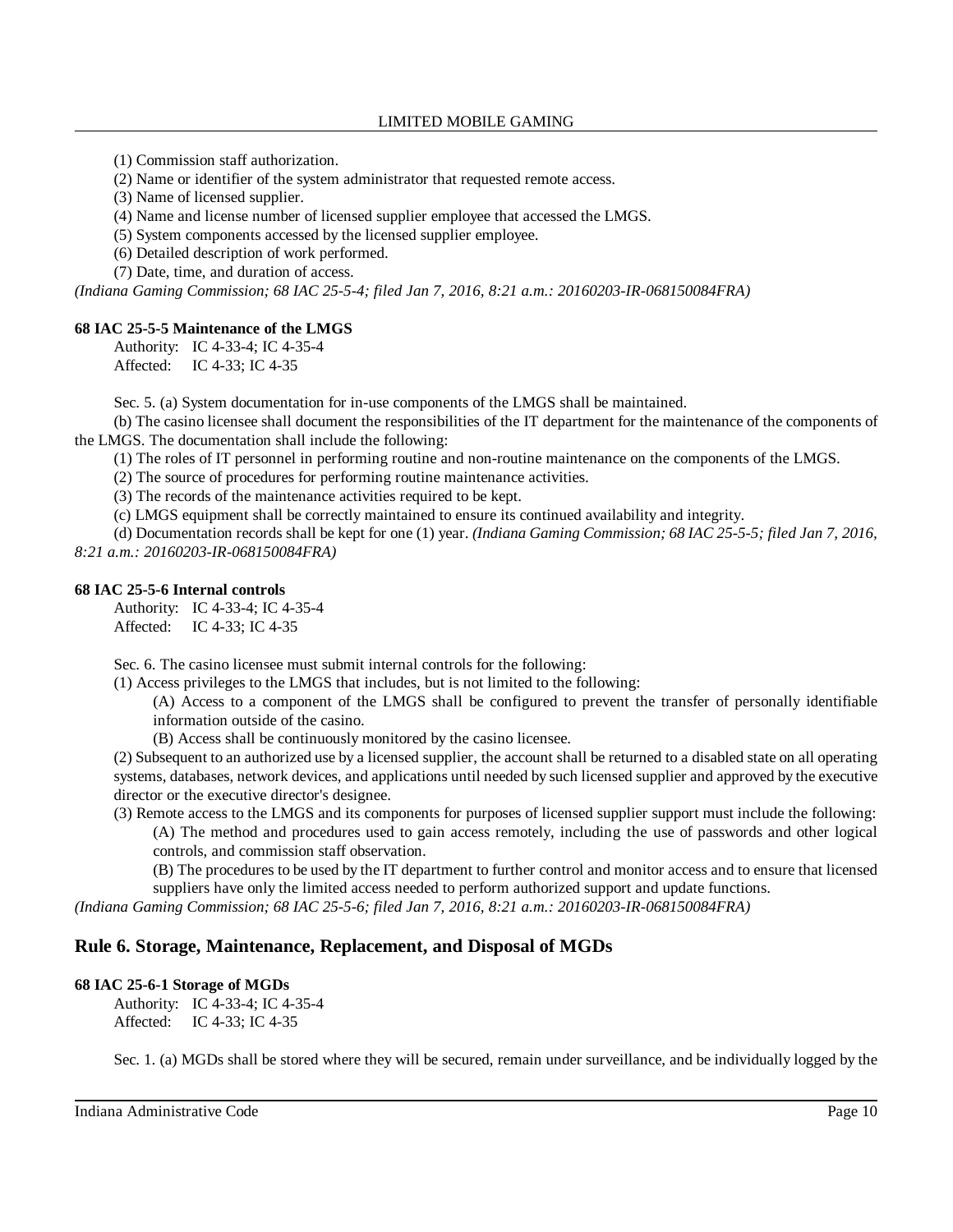registration number assigned by the executive director or the executive director's designee.

(b) IT will associate the MGD's MAC address to the gaming server via the network.

(c) MGDs will be tracked and stored by an individual active sequential inventory control number.

(d) The MGD's MAC addressshall become active onlywhen the MGD is distributed to a patron and linked with the patron's limited mobile gaming player account. As active MGDs are distributed, the inventory control number of the device will be electronically noted in the limited mobile gaming player account until the device is returned.

(e) Surplus inventory will be stored and logged by a unique MAC address in a separate locked area of the casino.

(f) Stored MGDs will be inactive and restricted from the server.

(g) MGD security shall ensure the following:

(1) MGDs are not operational beyond the confines of the geo-fence.

(2) Surveillance of the authorized gaming area points of ingress and egress is maintained.

(3) A valid limited mobile gaming player account is a prerequisite for checking out a device.

(4) Signage is prominently displayed at the casino to indicate the boundaries of the authorized gaming areas.

(5) MGD splash screens provide for electronic acknowledgement of official rules for LMGS.

(6) MGD becomes inactive after fifteen (15) minutes of inactivity.

(7) Stolen or lost MGDs are marked as disabled.

*(Indiana Gaming Commission; 68 IAC 25-6-1; filed Jan 7, 2016, 8:21 a.m.: 20160203-IR-068150084FRA)*

#### **68 IAC 25-6-2 Repair of MGDs**

Authority: IC 4-33-4; IC 4-35-4 Affected: IC 4-33; IC 4-35

Sec. 2. (a) Active MGDs that are not working or that have a malfunction that cannot be immediately addressed by dispatched IT technicians will be marked for repair on the active MGD log.

(b) Casino IT shall disassociate the MAC address of the MGD in need of repair with the server so the device is inactive during repair.

(c) As MGDs are repaired, the MAC address will be re-associated with the server, the active device log will be updated, and the active device will be placed back into active service. *(Indiana Gaming Commission; 68 IAC 25-6-2; filed Jan 7, 2016, 8:21 a.m.: 20160203-IR-068150084FRA)*

#### **68 IAC 25-6-3 Replacement of MGDs**

Authority: IC 4-33-4; IC 4-35-4 Affected: IC 4-33; IC 4-35

Sec. 3. (a) If an MGD needs to be replaced, casino IT will complete a destruction form.

(b) Commission gaming agents, surveillance, and security shall be notified by IT to witness destruction of the device.

(c) Casino IT will disassociate the MAC address of the MGD in need of replacement via the network and reassociate a new MGD from the surplus stock.

(d) The active device log shall be updated, the destruction form filed, and the new active MGD will go into service assuming the same inventory control number and docking slot as the replaced device. *(Indiana Gaming Commission; 68 IAC 25-6-3; filed Jan 7, 2016, 8:21 a.m.: 20160203-IR-068150084FRA)*

### **68 IAC 25-6-4 Secure disposal or reuse of MGDs**

Authority: IC 4-33-4; IC 4-35-4 Affected: IC 4-33; IC 4-35

Sec. 4. (a) LMGS equipment containing storage media shall be checked to ensure that sensitive data and licensed software has been removed or securely overwritten prior to disposal or reuse in a separate area of the business.

(b) Storage media shall be disposed of securely and safely when no longer required.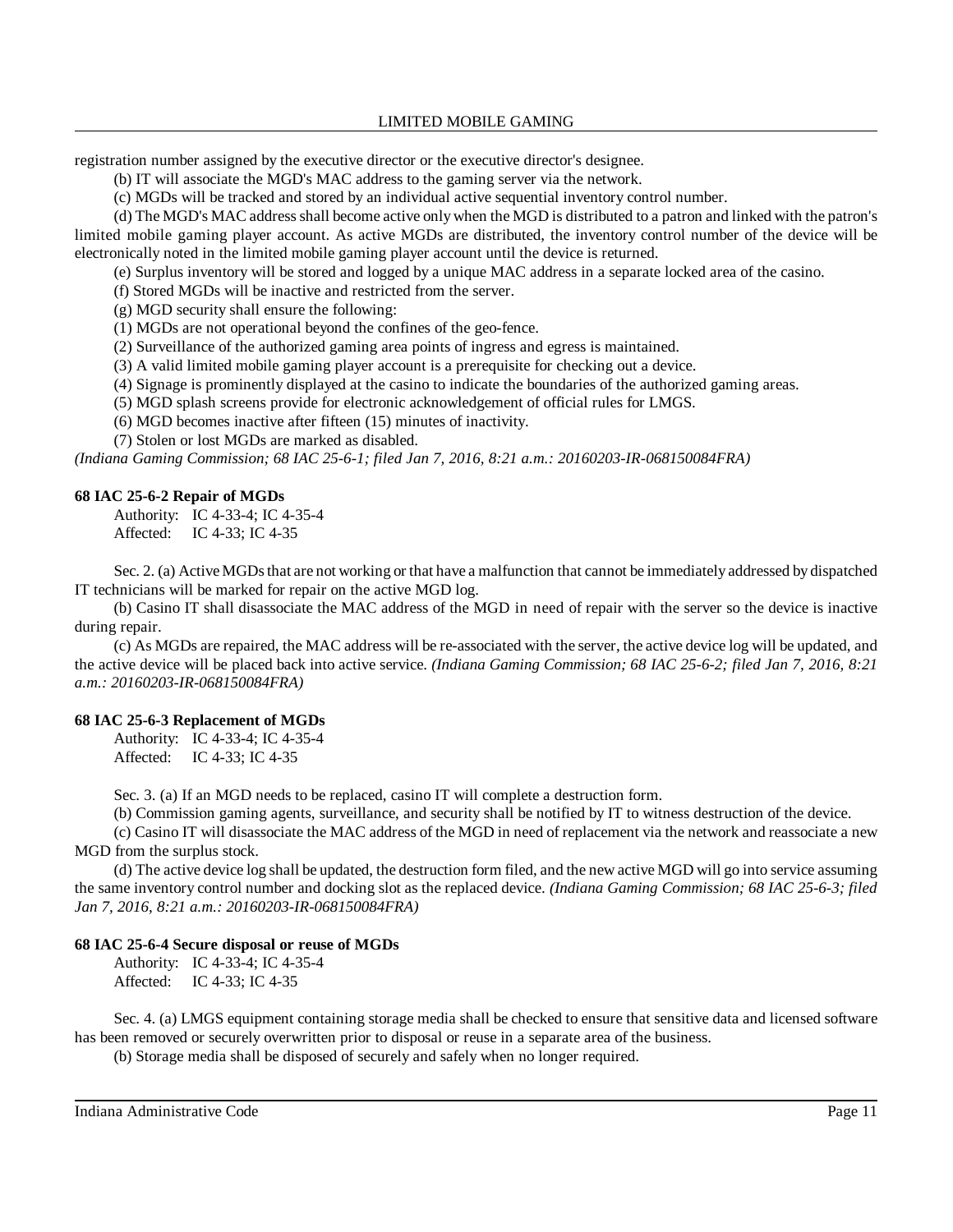(c) A record of the disposal of equipment or media shall be kept in the LMGS inventory. *(Indiana Gaming Commission; 68 IAC 25-6-4; filed Jan 7, 2016, 8:21 a.m.: 20160203-IR-068150084FRA)*

### **68 IAC 25-6-5 Internal controls**

Authority: IC 4-33-4; IC 4-35-4 Affected: IC 4-33; IC 4-35

Sec. 5. The casino licensee must submit internal controls to ensure the following:

(1) Malfunctioning MGDs are removed from active service and repaired without affecting the LMGS.

(2) Repaired MGDs are returned to active service without affecting the LMGS.

(3) MGDs permanently removed from service shall be destroyed or disposed of according to a plan approved by the executive director or the executive director's designee.

*(Indiana Gaming Commission; 68 IAC 25-6-5; filed Jan 7, 2016, 8:21 a.m.: 20160203-IR-068150084FRA)*

# **Rule 7. Enforcement of Authorized Gaming Area for the LMGS Using a Geo-Fence**

### **68 IAC 25-7-1 Enforcement of authorized gaming area of LMGS**

Authority: IC 4-33-4; IC 4-35-4 Affected: IC 4-33; IC 4-35

Sec. 1. (a) The play of games on the LMGS will be restricted to an authorized gaming area as approved by the executive director or the executive director's designee.

(b) The LMGS shall employa location tracking component to track the physical location of each MGD within the authorized gaming area.

(c) If the system detects that the physical location of the MGD is outside the authorized gaming area, the LMGS shall not accept wagers and shall disable the MGD for play until such time that the MGD is returned to the authorized gaming area.

(d) MGDs will only be allowed to connect to the LMGS within this defined authorized gaming area. The wireless network will have Wi-Fi geo-fence technology to ensure the devices do not operate outside of this allowed footprint.

(e)The area will bemonitored bythe surveillance department via video camerasto further ensure adherence to the authorized gaming areas of LMGS-based play.

(f) Only MGDs authorized by the executive director or the executive director's designee shall be permitted to establish communications with the LMGS. *(Indiana Gaming Commission; 68 IAC 25-7-1; filed Jan 7, 2016, 8:21 a.m.: 20160203-IR-068150084FRA)*

### **68 IAC 25-7-2 MGD tracking**

Authority: IC 4-33-4; IC 4-35-4 Affected: IC 4-33; IC 4-35

Sec. 2. (a) MGDs shall incorporate a location tracking component to track the location of each MGD to detect when a device has been transported out of the authorized gaming area.

(b) The location tracking component shall provide the surveillance department with the location of an MGD within the authorized gaming area.

(c) When a device isremoved from the authorized gaming area, the LMGS shall disable a current gaming or casino licensee session associated with that device.

(d) A casino licensee may hold an MGD for a patron subject to the requirements of 68 IAC 10-1-1.2. *(Indiana Gaming Commission; 68 IAC 25-7-2; filed Jan 7, 2016, 8:21 a.m.: 20160203-IR-068150084FRA)*

# **Rule 8. LMGS Session Requirements**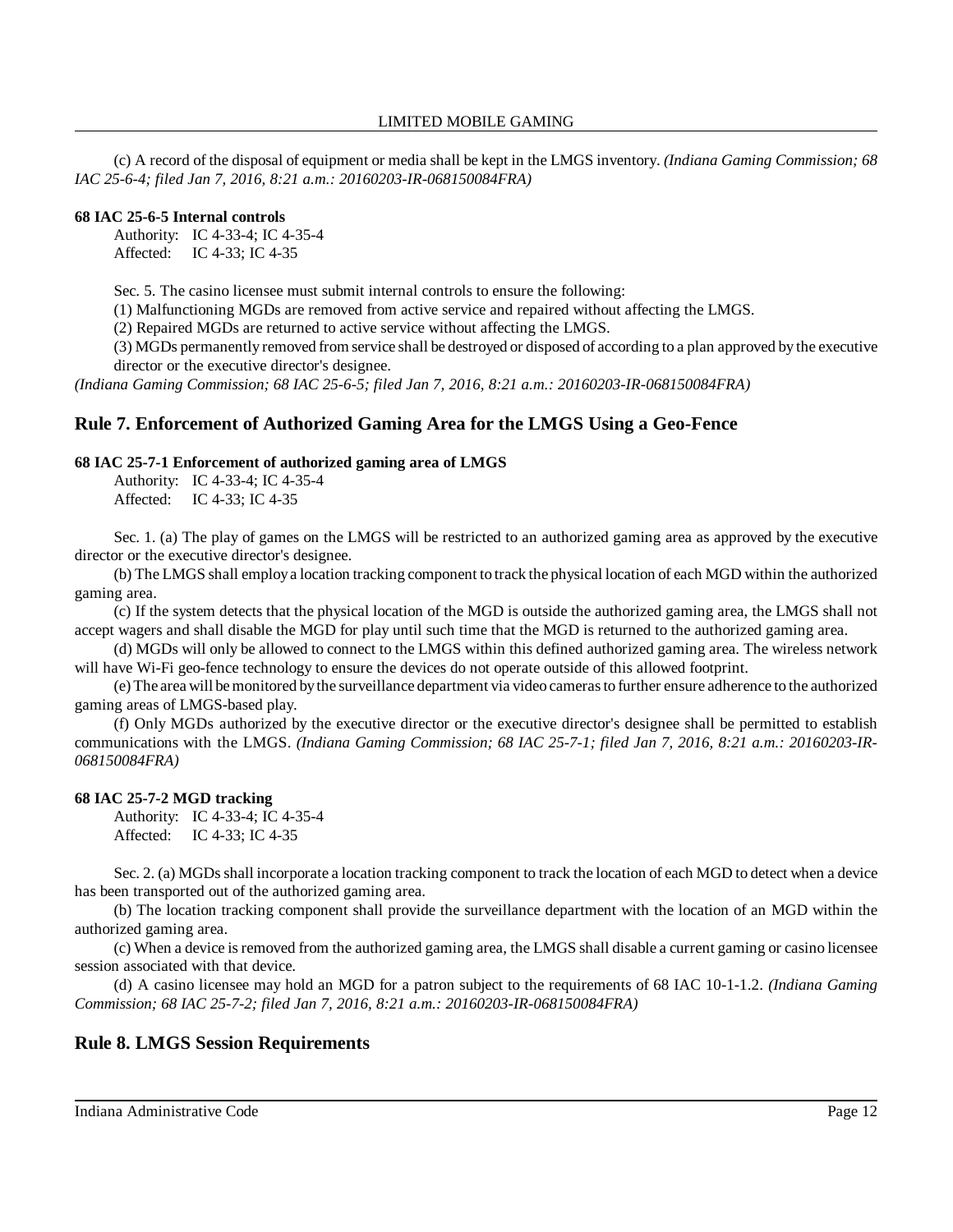### **68 IAC 25-8-1 Player and game session requirements**

Authority: IC 4-33-4; IC 4-35-4 Affected: IC 4-33; IC 4-35

Sec. 1. (a) Prior to establishing a player session, the LMGS must be able to authenticate the authorized player requesting to establish a session using the following:

(1) an electronic authentication created when the limited mobile gaming player account was established; and

(2) a login/password.

(b) If the LMGS is unable to reasonably authenticate the authorized player after three (3) consecutive attempts, the MGD must do the following:

(1) indicate on the MGD screen that the player must take the MGD to the casino attendant to reset the MGD; and

(2) disable all wagering.

(c) Upon establishing a new player session, the LMGS must notify the authorized player of the last time the account was logged in. *(Indiana Gaming Commission; 68 IAC 25-8-1; filed Jan 7, 2016, 8:21 a.m.: 20160203-IR-068150084FRA)*

# **68 IAC 25-8-2 Activation for the LMGS**

Authority: IC 4-33-4; IC 4-35-4 Affected: IC 4-33; IC 4-35

Sec. 2. In addition to 68 IAC 2-6 and 68 IAC 2-6.5, casino licensees shall ensure that the following requirements are met with respect to theme activation:

(1) MGDs shall not contain logic utilized to generate the result of a game. All critical functions, including the generation of a game outcome, shall be generated by the LMGS game server.

(2) MGDs must not be capable of conducting a gaming activity if disconnected from the LMGS or if communication with the LMGS is severed.

(3) MGDs must not be used to store sensitive data or system information.

(4) MGDs must not automatically alter client-specific firewall rules to open ports that are otherwise blocked by a hardware or software firewall.

(5) MGDs shall not access ports that are not required for client or server communications.

(6) MGDs must not be able to transfer data to other wireless clients except in peer-to-peer gaming or other executive director or executive director designee approved functions.

(7) Nongame-related functionality supported by MGDs must not impact the gaming data integrity and must be approved by the executive director or the executive director's designee.

(8) Game outcome must not be impaired by:

- (A) bandwidth;
- (B) link utilization;
- (C) bit error rate; or

(D) other communication characteristics that exist between MGDs and the LMGS server.

(9) Individual par sheets for a game must be kept on file and accessible to the executive director or the executive director's designee before the MGD can be released for play.

*(Indiana Gaming Commission; 68 IAC 25-8-2; filed Jan 7, 2016, 8:21 a.m.: 20160203-IR-068150084FRA)*

### **68 IAC 25-8-3 Session termination**

Authority: IC 4-33-4; IC 4-35-4 Affected: IC 4-33; IC 4-35

Sec. 3. The LMGS must be able to terminate a game or player session under the following conditions and notify the player of the termination:

(1) An authorized player voluntarily terminates the session.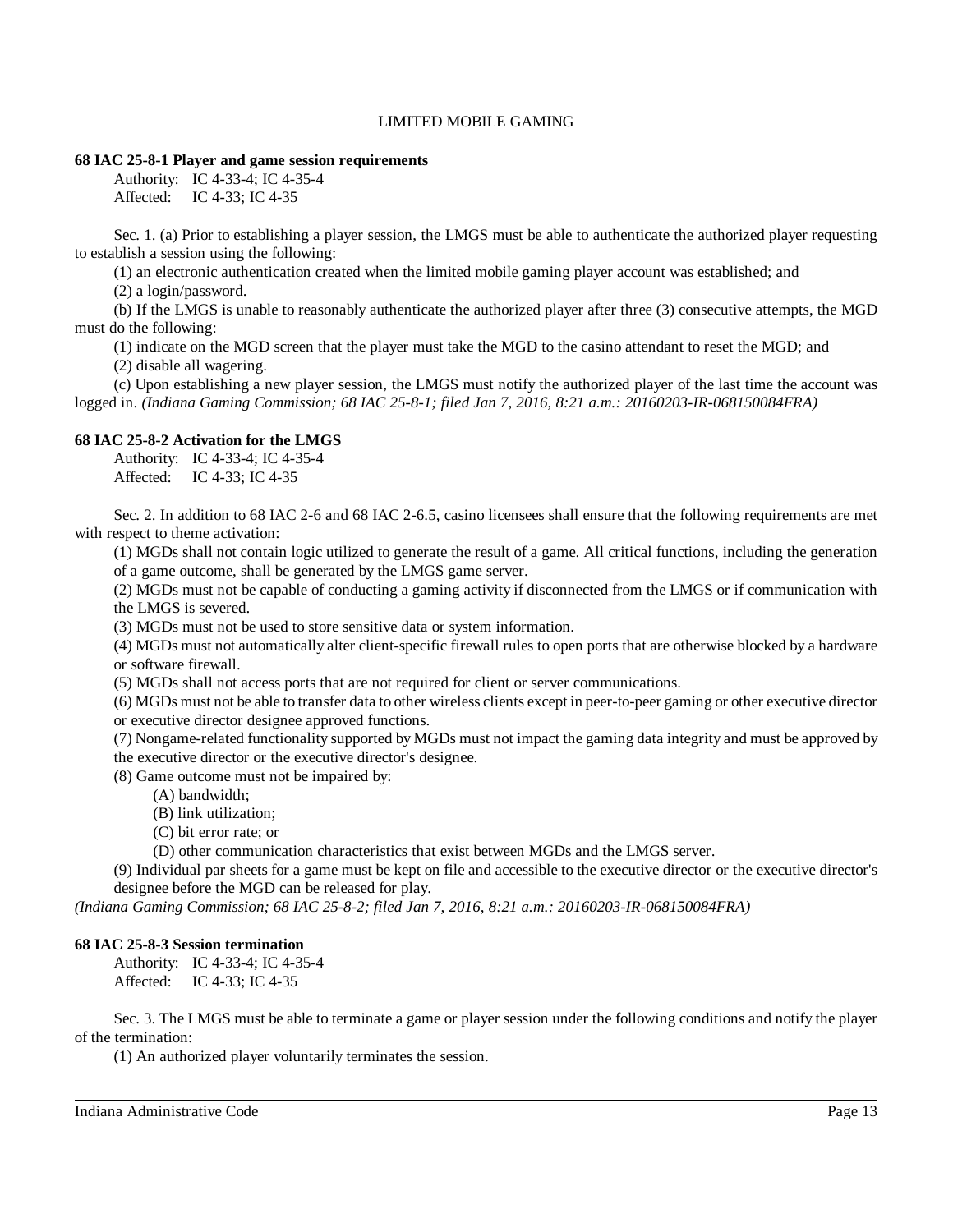(2) An authorized player fails authentication during a game or player session.

(3) A user-inactivity timeout is reached.

(4) The LMGS is unable to verify the connection status of an authorized player after a reasonable number of attempts.

(5) A limit of the limited mobile gaming player account has been reached.

(6) The casino licensee manually terminates the session.

(7) The executive director or the executive director's designee requests termination.

(8) Any other reason as determined by the executive director or the executive director's designee.

*(Indiana Gaming Commission; 68 IAC 25-8-3; filed Jan 7, 2016, 8:21 a.m.: 20160203-IR-068150084FRA)*

### **68 IAC 25-8-4 Authorized games for the LMGS**

Authority: IC 4-33-4; IC 4-35-4 Affected: IC 4-33; IC 4-35

Sec. 4. Only games authorized by 68 IAC 1-16-4 and 68 IAC 2-6-22 are permitted. *(Indiana Gaming Commission; 68 IAC 25-8-4; filed Jan 7, 2016, 8:21 a.m.: 20160203-IR-068150084FRA)*

# **Rule 9. Documentation Requirements for LMGS**

### **68 IAC 25-9-1 System documentation**

Authority: IC 4-33-4; IC 4-35-4 Affected: IC 4-33; IC 4-35

Sec. 1. (a) For the base LMGS, the following documentation shall be available upon request by the executive director or the executive director's designee:

(1) A list of individual games hosted or offered on the LMGS.

(2) An all-inclusive functional description of the LMGS.

(b) For games that run on the LMGS, the following documentation must be available:

(1) Game name.

(2) Game version numbers.

(3) Paytable identification numbers.

(4) Detailed game rules, including options and bonus features.

(5) Detailed breakdown of paytables, payouts, and mapped symbols present in the game.

(6) A list of active devices currently installed on the server.

(c) Game rules shall be available for inspection upon request by a patron. *(Indiana Gaming Commission; 68 IAC 25-9-1; filed Jan 7, 2016, 8:21 a.m.: 20160203-IR-068150084FRA)*

### **68 IAC 25-9-2 Logging for prior games**

Authority: IC 4-33-4; IC 4-35-4 Affected: IC 4-33; IC 4-35

Sec. 2. For an individual game played, the following information shall be recorded, maintained, and easily demonstrable by the LMGS:

(1) Unique player identification.

(2) Contributions to progressive jackpot pools.

(3) Game status.

(4) The paytable used.

(5) Game identifier and version.

(6) The date and time the game started and ended.

(7) The display associated with the final outcome of the game, either graphically or via a clear text message.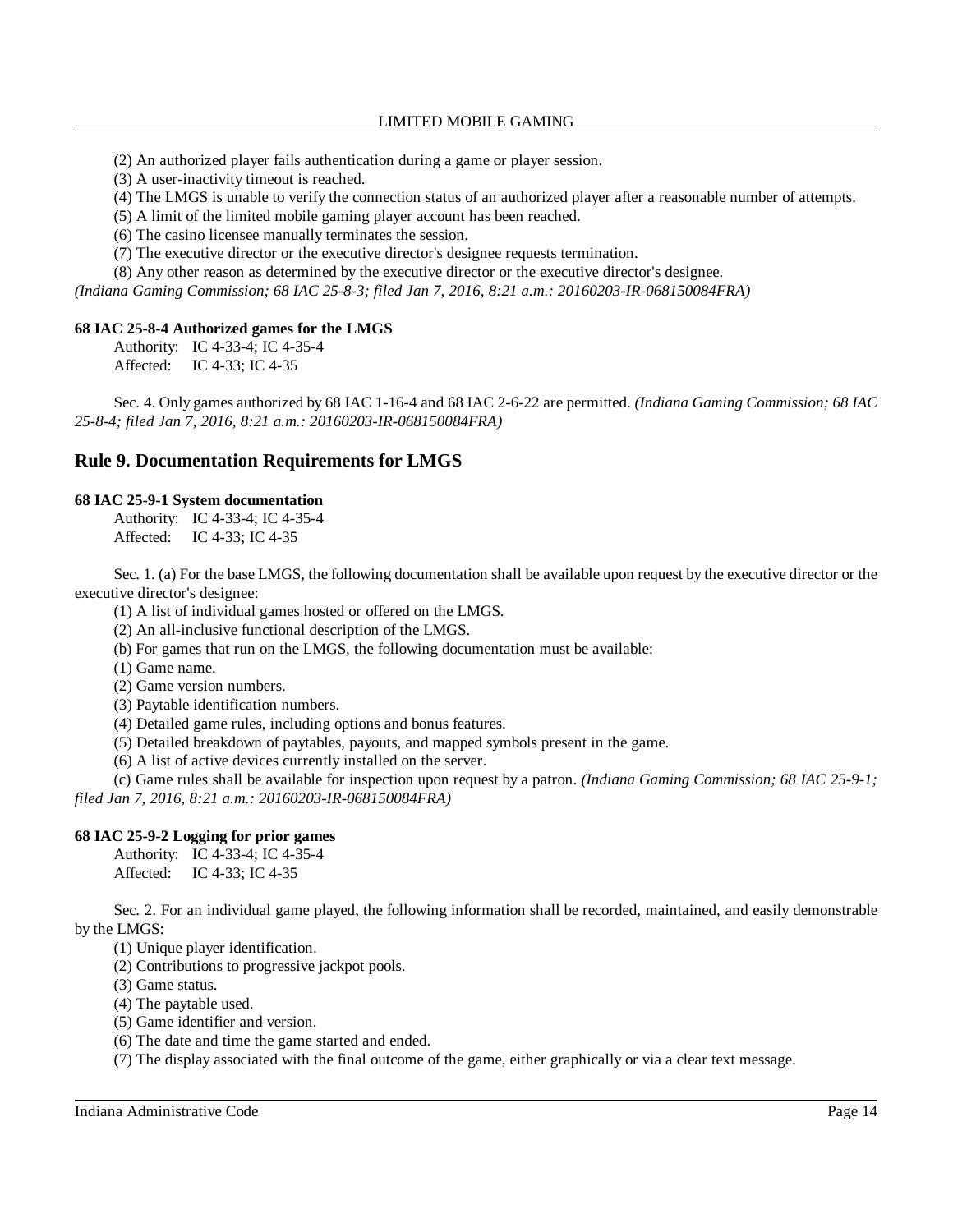LIMITED MOBILE GAMING

(8) Total player cash or credits at start and end of play.

(9) Total amount bet.

(10) Total cash or credits won for the prize.

(11) The results of player choices involved in the game outcome.

(12) Results of intermediate game phases.

(13) Amount of promotional awards received.

*(Indiana Gaming Commission; 68 IAC 25-9-2; filed Jan 7, 2016, 8:21 a.m.: 20160203-IR-068150084FRA)*

#### **68 IAC 25-9-3 Transaction logging of limited mobile gaming player accounts**

Authority: IC 4-33-4; IC 4-35-4 Affected: IC 4-33; IC 4-35

Sec. 3. The casino licensee must maintain and back up a log of limited mobile gaming player account activity. *(Indiana Gaming Commission; 68 IAC 25-9-3; filed Jan 7, 2016, 8:21 a.m.: 20160203-IR-068150084FRA)*

# **Rule 10. Service Interruptions**

#### **68 IAC 25-10-1 Unrecoverable malfunctions**

Authority: IC 4-33-4; IC 4-35-4 Affected: IC 4-33; IC 4-35

Sec. 1. The casino licensee's LMGS terms and conditions must clearly define its policies in respect of unrecoverable malfunctions of gambling hardware orsoftware including components oftheLMGS.*(Indiana GamingCommission; 68 IAC 25-10- 1; filed Jan 7, 2016, 8:21 a.m.: 20160203-IR-068150084FRA)*

#### **68 IAC 25-10-2 Game disabling**

Authority: IC 4-33-4; IC 4-35-4 Affected: IC 4-33; IC 4-35

Sec. 2. The casino licensee shall have the ability to disable any game or game session without unfair impact on the patron. The casino licensee shall provide full audit trails when disabling a game that is currently in play. *(Indiana Gaming Commission; 68 IAC 25-10-2; filed Jan 7, 2016, 8:21 a.m.: 20160203-IR-068150084FRA)*

### **68 IAC 25-10-3 Inactivity timeout**

Authority: IC 4-33-4; IC 4-35-4 Affected: IC 4-33; IC 4-35

Sec. 3. The casino licensee shall implement a user inactivity timeout that automatically logs the patron out or ends the patron's session, or both, after a fifteen (15) minute period of inactivity. *(Indiana Gaming Commission; 68 IAC 25-10-3; filed Jan 7, 2016, 8:21 a.m.: 20160203-IR-068150084FRA)*

### **68 IAC 25-10-4 Completion of interrupted game**

Authority: IC 4-33-4; IC 4-35-4 Affected: IC 4-33; IC 4-35

Sec. 4. (a) An interruption of a game may occur as a result of, but not limited to, the following:

(1) Loss of communications between LMGS network and player MGD.

(2) System restart condition.

(3) Game disablement.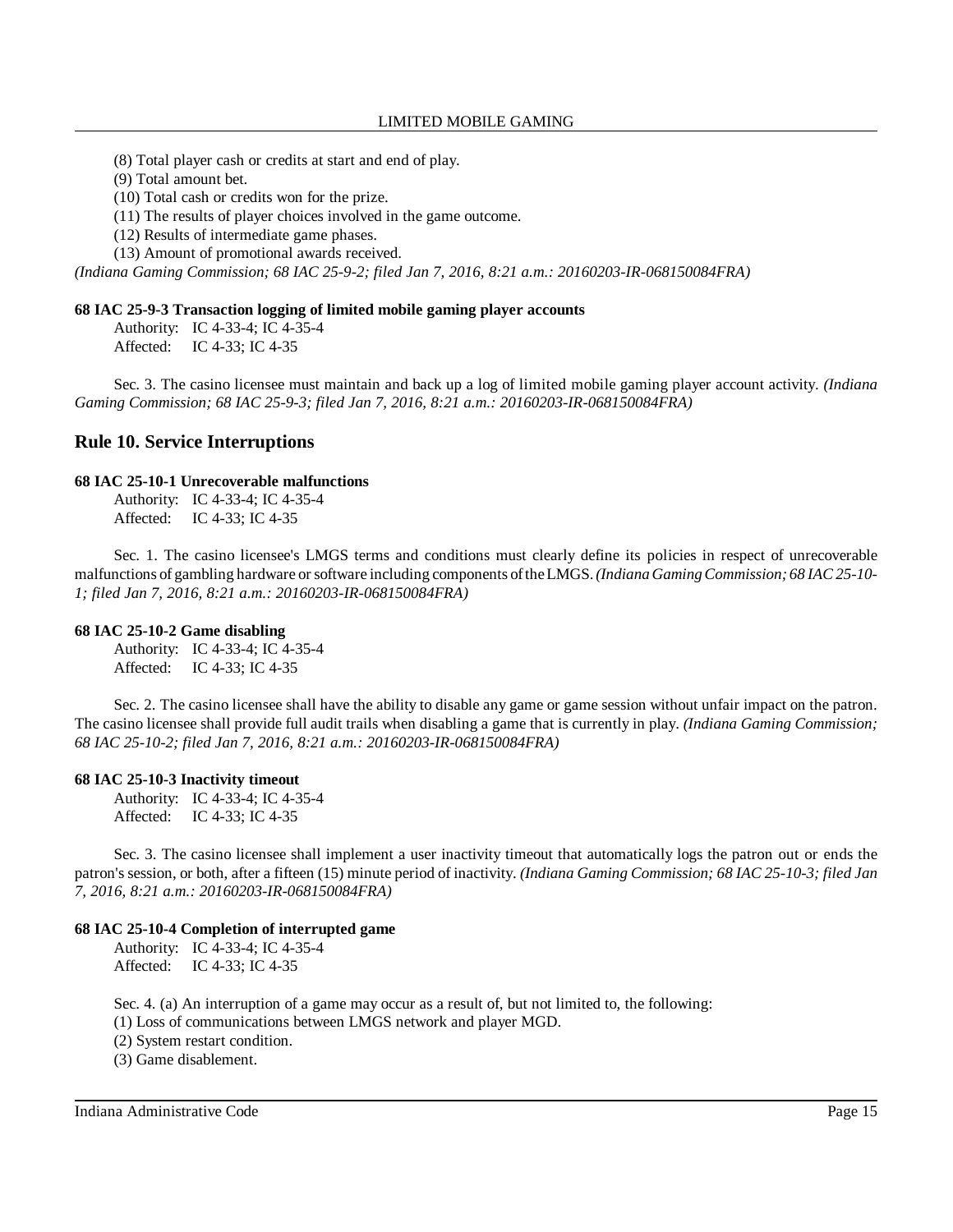(4) MGD restart.

(5) Abnormal termination of gambling application on MGD.

(b) For single stage games, the LMGS shall ensure that the patron can view the outcome.

(c) For multiple stage games, the LMGS shall ensure that all game play transactionsfor incomplete games provide a method for the patron to either:

(1) complete the game if further patron input is required to complete the game; or

(2) view the outcome if further patron input is not required to complete the game.

(d) The casino licensee must ensure patron fairness, to the extent possible, in the event of a communication loss to one (1) or more MGDs during a multi-patron game, if applicable.

(e) Game rules must provide for situations where the casino licensee loses connectivity with the patron device. *(Indiana Gaming Commission; 68 IAC 25-10-4; filed Jan 7, 2016, 8:21 a.m.: 20160203-IR-068150084FRA)*

### **68 IAC 25-10-5 Internal controls**

Authority: IC 4-33-4; IC 4-35-4 Affected: IC 4-33; IC 4-35

Sec. 5. The casino licensee must submit internal controls to ensure that service interruptions are fairly handled. *(Indiana Gaming Commission; 68 IAC 25-10-5; filed Jan 7, 2016, 8:21 a.m.: 20160203-IR-068150084FRA)*

# **Rule 11. Administration of Limited Mobile Gaming Player Accounts**

### **68 IAC 25-11-1 Registration of authorized player**

Authority: IC 4-33-4; IC 4-35-4 Affected: IC 4-33; IC 4-35

Sec. 1. (a) Before allowing or accepting wagers from a patron to engage in limited mobile gaming, a casino licensee must register the individual as an authorized player and create a limited mobile gaming player account for the patron.

(b) A casino licensee may register a patron as an authorized player only if the patron provides the casino licensee with the following information:

(1) A government issued identification.

(2) The patron's date of birth showing that the individual is at least twenty-one (21) years of age.

(3) The physical address where the patron resides.

(c) Before registering a patron as an authorized player, the casino licensee must have the patron affirm the following:

(1) That the information provided to the casino licensee by the patron to register is accurate.

(2) That the patron has reviewed and acknowledged access to the house rules and terms and conditions for limited mobile gaming.

(3) That the patron has been informed and has acknowledged that, as an authorized player, the patron is prohibited from allowing another person access to or use of his or her limited mobile gaming player account or MGD.

(d) Before registering a patron as an authorized player, the casino licensee must confirm that the patron is not:

(1) an excluded person pursuant to 68 IAC 6-1; or

(2) a voluntarily excluded person pursuant to 68 IAC 6-3.

*(Indiana Gaming Commission; 68 IAC 25-11-1; filed Jan 7, 2016, 8:21 a.m.: 20160203-IR-068150084FRA)*

### **68 IAC 25-11-2 Limited mobile gaming player accounts**

Authority: IC 4-33-4; IC 4-35-4 Affected: IC 4-33; IC 4-35

Sec. 2. (a) A casino licensee shall record and maintain the following in relation to a limited mobile gaming player account: (1) The date and time the limited mobile gaming player account is opened and terminated.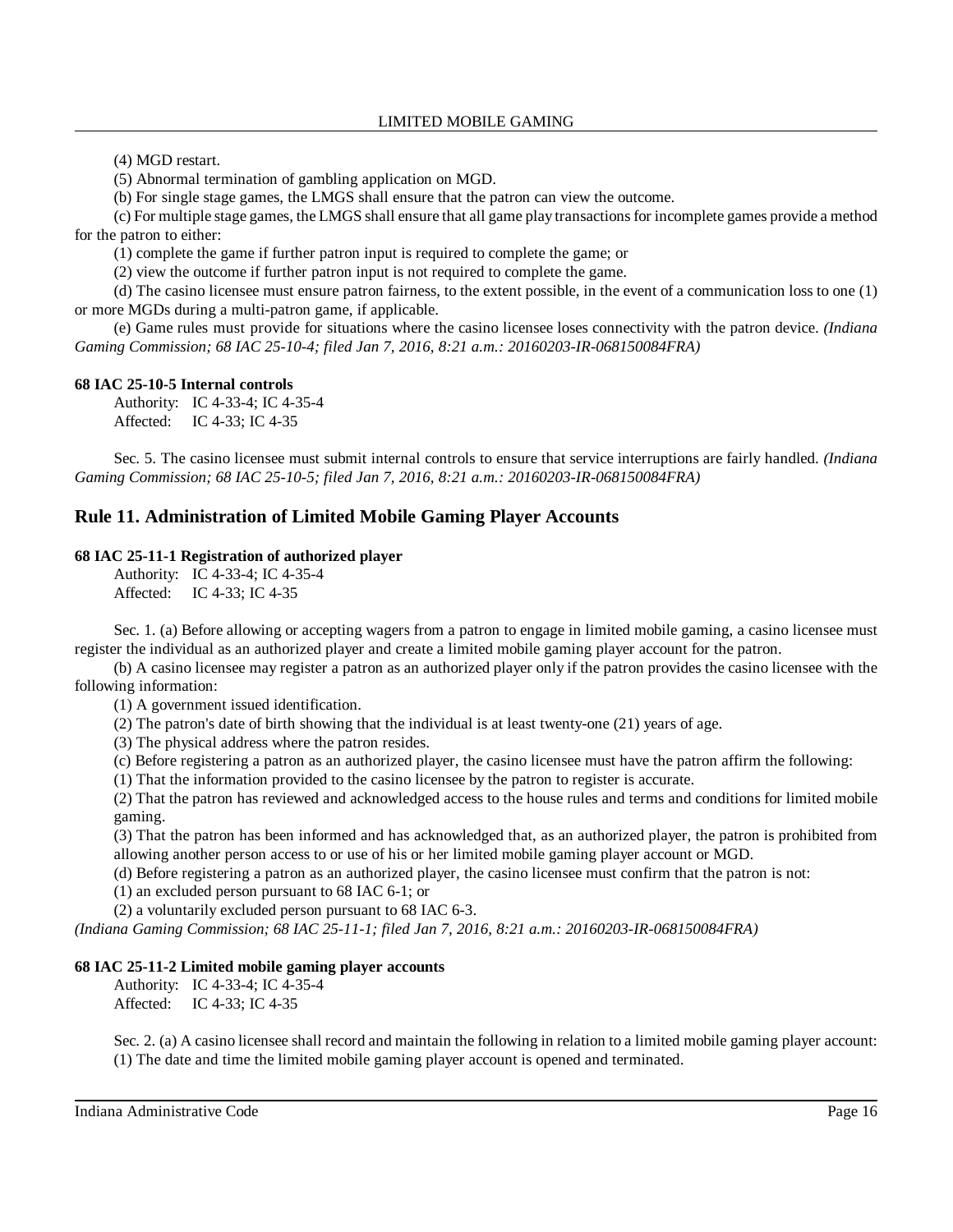LIMITED MOBILE GAMING

(2) The date and time the limited mobile gaming player account is logged into or is logged out of.

(b) The casino licensee shall ensure that a patron registered as an authorized player holds onlyone (1) limited mobile gaming player account with the casino licensee.

(c) A casino licensee shall not set up anonymous limited mobile gaming player accounts or accounts in fictitious names.

(d) Funds may be deposited by an authorized player into a limited mobile gaming player account as follows:

(1) Cash, as defined in 68 IAC 1-1-12, deposited directly with the casino licensee.

(2) Cash equivalents, as defined in 68 IAC 1-1-13, deposited directly with the casino licensee.

(e) Limited mobile gaming player account credits may be made by the following means:

(1) Deposits.

(2) Amounts won by an authorized player.

(3) Promotional credits, or bonus credits provided by the casino licensee and subject to the terms of use established by the casino licensee and as long as such credits are clearly identified as such.

(4) Adjustments made by the casino licensee following the resolution of a dispute.

(f) Limited mobile gaming player account debits may be made by the following means:

(1) Amounts wagered by an authorized player.

(2) Purchases of limited mobile gaming related merchandise and services requested by an authorized player.

(3) Withdrawals.

(4) Transfers to safekeeping or front money accounts held by the casino licensee.

(5) Adjustments made by the casino licensee following the resolution of a dispute.

(6) Debits as otherwise approved by the executive director or the executive director's designee.

(g) Unless there is a pending unresolved player dispute or investigation, a casino licensee shall comply with a request for a withdrawal of funds by an authorized player from the limited mobile gaming player account within a reasonable amount of time.

(h) A casino licensee shall not allow an authorized player to transfer funds to another authorized player.

(i) The language of an agreement, including, but not limited to, house rules or terms and conditions, used between a casino licensee and its authorized players pertaining to limitedmobile gaming and authorized players' accessto the limited mobile gaming player account shall be submitted to the executive director or the executive director's designee for approval. The casino licensee shall not allow or engage in limited mobile gaming until such agreement is approved by the executive director or the executive director's designee.

(j) A casino licensee shall ensure that an authorized player hasthe ability, through the limited mobile gaming player account, to select responsible gambling options that include the following without limitation:

(1) Loss limits establishing the net loss that can occur within a specified period of time.

(2) Deposit limits establishing the amount of total deposits an authorized player can make to the limited mobile gaming player account within a specified period of time.

(3) Tournament limits establishing the total dollar amount of tournament entries an authorized player can purchase within a specified period of time.

(4) Play time limits establishing the total amount of time available for play during a specified period of time.

(k) Nothing in this article prohibits a casino licensee from closing a limited mobile gaming player account and precluding further limited mobile gaming by an authorized player pursuant to the terms of the agreements between the casino licensee and an authorized player. *(Indiana Gaming Commission; 68 IAC 25-11-2; filed Jan 7, 2016, 8:21 a.m.: 20160203-IR-068150084FRA)*

# **68 IAC 25-11-3 Limited mobile gaming player account adjustments**

Authority: IC 4-33-4; IC 4-35-4

Affected: IC 4-33; IC 4-35

Sec. 3. Adjustmentstolimitedmobile gaming player accountsshall be authorized bysupervisorypersonnel.*(Indiana Gaming Commission; 68 IAC 25-11-3; filed Jan 7, 2016, 8:21 a.m.: 20160203-IR-068150084FRA)*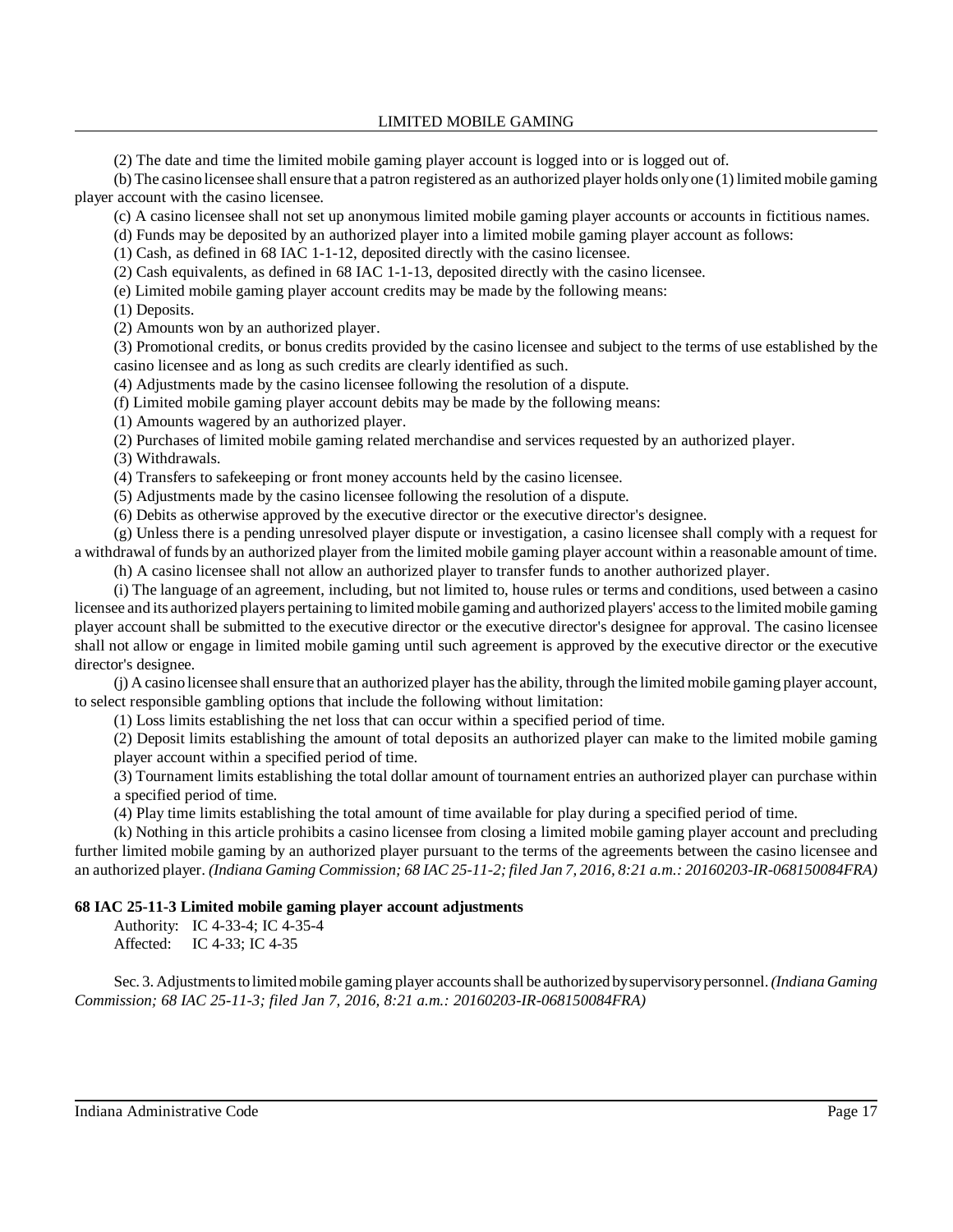### **68 IAC 25-11-4 Control of patron funds**

Authority: IC 4-33-4; IC 4-35-4 Affected: IC 4-33; IC 4-35

Sec. 4. (a) Transactions must be identifiable and maintained in a system audit log.

(b) A deposit into a limited mobile gaming player account must not be available for gambling until such time as the transaction has been approved by the appropriate issuing authority except in the case of cash deposits. This authorization must be maintained in a system audit log.

(c) Casino licensees must provide information to patrons about whether the casino licensee protects patron funds and the methods it uses to do so and about how it deals with unclaimed funds from dormant accounts. *(Indiana Gaming Commission; 68 IAC 25-11-4; filed Jan 7, 2016, 8:21 a.m.: 20160203-IR-068150084FRA)*

### **68 IAC 25-11-5 Limited mobile gaming player account statements**

Authority: IC 4-33-4; IC 4-35-4 Affected: IC 4-33; IC 4-35

Sec. 5. The casino licensee shall provide an account statement with account details to a patron on demand. The account statement shall include detailed account activity for a defined time period. Information to be provided shall include, at a minimum, the following:

(1) Deposits to the limited mobile gaming player account.

(2) Withdrawals from the limited mobile gaming player account.

(3) Lifetime win or loss totals.

(4) The current account balance.

(5) The self-imposed limit history, if applicable.

*(Indiana Gaming Commission; 68 IAC 25-11-5; filed Jan 7, 2016, 8:21 a.m.: 20160203-IR-068150084FRA)*

### **68 IAC 25-11-6 Deactivated or suspended limited mobile gaming player accounts**

Authority: IC 4-33-4; IC 4-35-4 Affected: IC 4-33; IC 4-35

Sec. 6. A casino licensee shall notify the limited mobile gaming player account holder via electronic mail, regular mail, or other method approved by the executive director or the executive director's designee, whenever the limited mobile gaming player account has been deactivated or placed in a suspended mode. Such notification shall include the restrictions placed on the account and further course of action needed to remove the restriction. *(Indiana Gaming Commission; 68 IAC 25-11-6; filed Jan 7, 2016, 8:21 a.m.: 20160203-IR-068150084FRA)*

### **68 IAC 25-11-7 Internal controls**

Authority: IC 4-33-4; IC 4-35-4 Affected: IC 4-33; IC 4-35

Sec. 7. The casino licensee must submit internal controls for the following:

(1) Registering authorized players to engage in limited mobile gaming.

(2) Identifying and verifying authorized players to prevent those who are not authorized players from engaging in limited mobile gaming.

(3) Ensuring compliance related to child support obligors pursuant to IC 4-33-4-27 and IC 4-35-4-16.

(4) Protecting and ensuring confidentiality of authorized players' limited mobile gaming player accounts.

(5) Issuing, modifying, and resetting a patron's limited mobile gaming player account password, personal identification number, or other approved security feature, where applicable.

(6) Promoting responsible limited mobile gaming.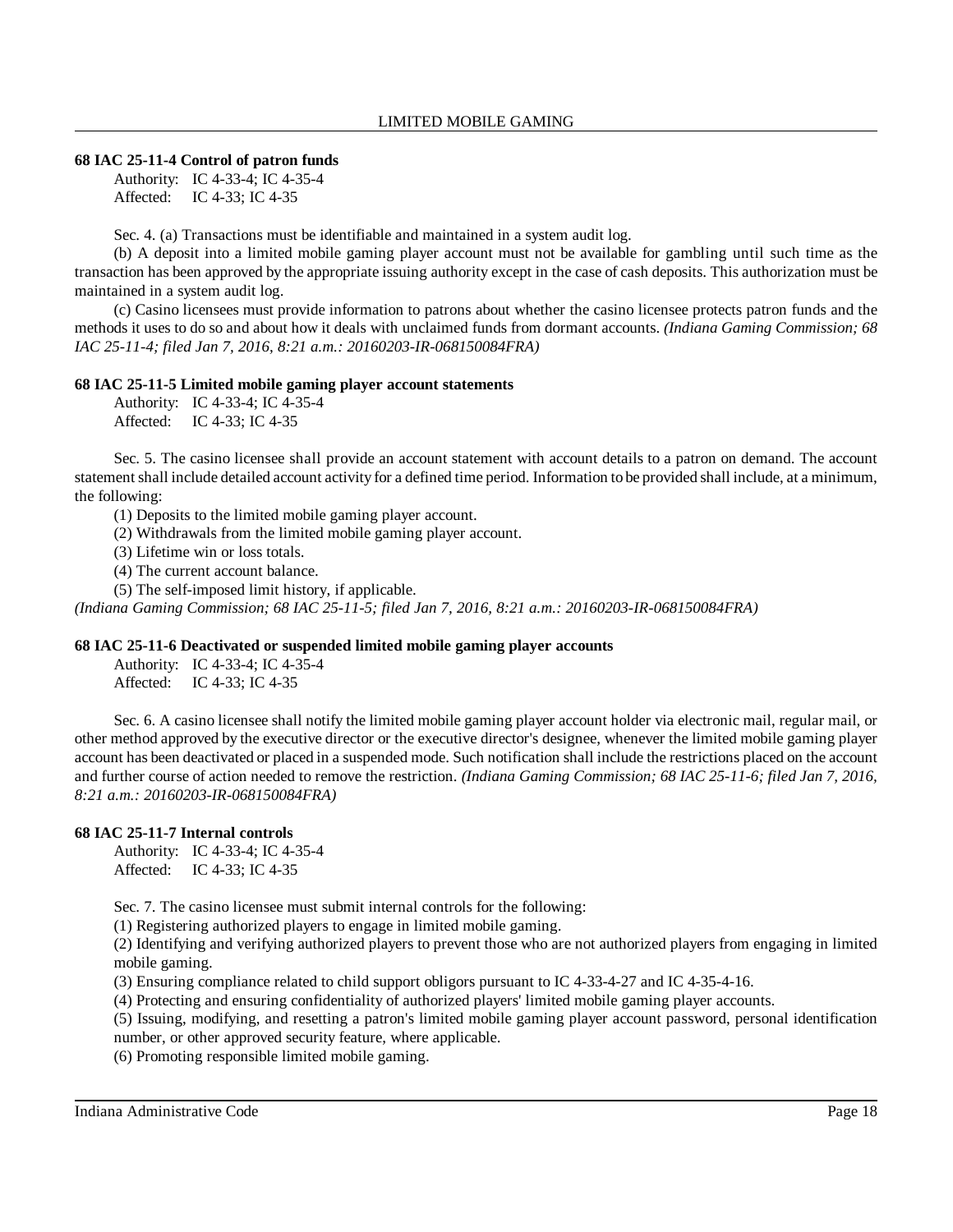*(Indiana Gaming Commission; 68 IAC 25-11-7; filed Jan 7, 2016, 8:21 a.m.: 20160203-IR-068150084FRA)*

# **Rule 12. Limited Mobile Gaming Player Account Security**

### **68 IAC 25-12-1 Authorized limited mobile gaming player account access**

Authority: IC 4-33-4; IC 4-35-4

Affected: IC 4-33; IC 4-35

Sec. 1. (a) An LMGS shall utilize sufficient security to ensure patron access is appropriately limited to the account holder. Security measures shall include the following:

(1) Personal identification number.

(2) Password or other access security feature.

(3) Two (2) or more challenge questions.

(4) Password expiration every quarter.

(b) The LMGS shall utilize a secure method of data transfer approved by the executive director or the executive director's designee for communications that contain the following:

(1) Patron account numbers.

(2) User identification.

(3) Passwords.

(4) Personal identification numbers.

*(Indiana Gaming Commission; 68 IAC 25-12-1; filed Jan 7, 2016, 8:21 a.m.: 20160203-IR-068150084FRA)*

# **Rule 13. Cashless Wagering System**

# **68 IAC 25-13-1 Integration of external CWS with the LMGS**

Authority: IC 4-33-4; IC 4-35-4 Affected: IC 4-33; IC 4-35

Sec. 1. For an internal or external CWS, the following applies:

(1) The CWS must communicate acceptance, partial acceptance, or rejection of wagers placed through play of games on the LMGS.

(2) When the CWS determines the cost of the wager, there is a positive confirmation sequence in place to ensure the following:

(A) Enabling the patron to accept the wager cost.

(B) Confirming there are enough funds in the patron's limited mobile gaming player account to meet the wager cost. (3) If the patron accepts the wager, the CWS shall complete the following actions:

- (A) Debit the patron's limited mobile gaming player account in the amount equal to the cost of the wager.
- (B) Retain the funds as a pending transaction.
- (C) Log details of the cost of the wager.

(4) If the patron cancels the wager, the CWS shall complete the following actions:

(A) Communicate acknowledgement of acceptance or rejection of the cancellation request to the patron.

(B) Log details of the cancellation request.

(5) When the result is entered and confirmed, the CWS shall transfer the winning wager placed from the LMGS back to the LMGS with the amount of the win.

(6) Upon receiving the CWS win confirmation, the LMGS shall update the patron's limited mobile gaming player account with the winning amount, less required withholding amount.

*(Indiana Gaming Commission; 68 IAC 25-13-1; filed Jan 7, 2016, 8:21 a.m.: 20160203-IR-068150084FRA)*